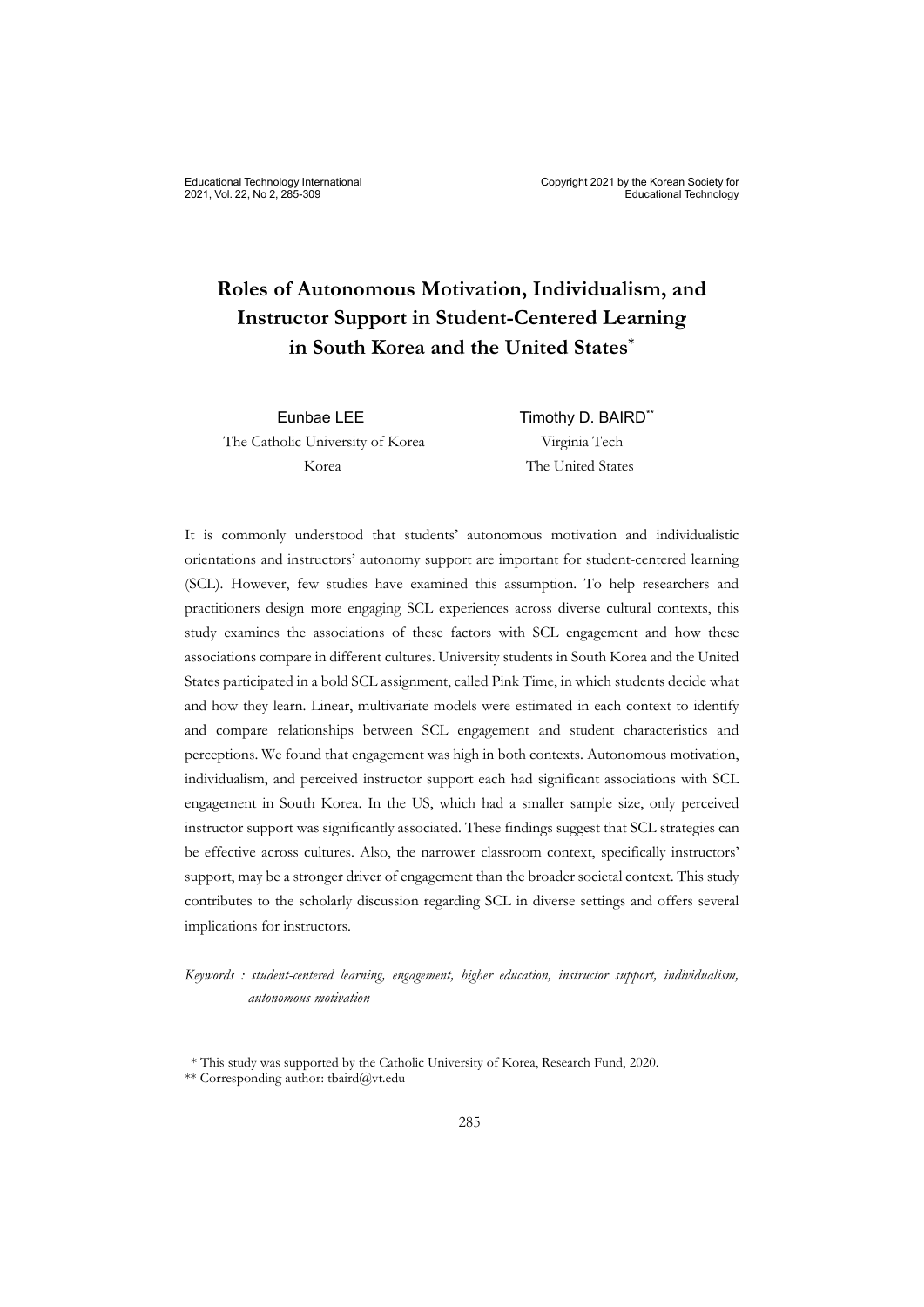# **Introduction**

In an increasingly global educational landscape, where university students are regularly crossing borders to attend school, classroom strategies are needed to promote course engagement across socio-cultural divides. Diversity is growing in university classrooms bringing together students from different cultural contexts who have wide-ranging perspectives on teaching and learning. This shift creates new challenges and opportunities for instructors. Educators experiment with and assess new educational strategies and tools to promote learning across diverse student groups.

Around the world, there is a growing awareness that students should play an active role in their learning. One manifestation of this in higher education is the expansion of student-centered learning (SCL). SCL is an innovative educational approach in which students identify their learning goals and methods and take responsibility for their own learning (Lee & Hannafin, 2016). During SCL, students navigate the process of setting goals and plans, selecting and using resources, monitoring progress, modifying strategies, and assessing outcomes while their instructors may provide structure and scaffolding and act as facilitators and coaches (Hannafin, Hill, Land, & Lee, 2014). SCL is positioned as an alternative to traditional, teacher-directed, rote instruction, which places more emphasis on core competencies associated with problem solving, critical thinking, creativity, and student empowerment (ISTE, 2016).

In line with SCL, we apply a bold assignment called Pink Time, which provides students with a radical degree of autonomy and opportunity for self-authorship (Baird et al., 2015). First developed in 2013, Pink Time has been adopted in dozens of classes with hundreds of students at several universities in the United States and Canada (Baird et al., 2020). Its format is adjustable to contextual factors and instructors' comfort level; however, its essence is premised on effective scaffolding by instructors, either in-person or online (Baird, 2021), who must first model the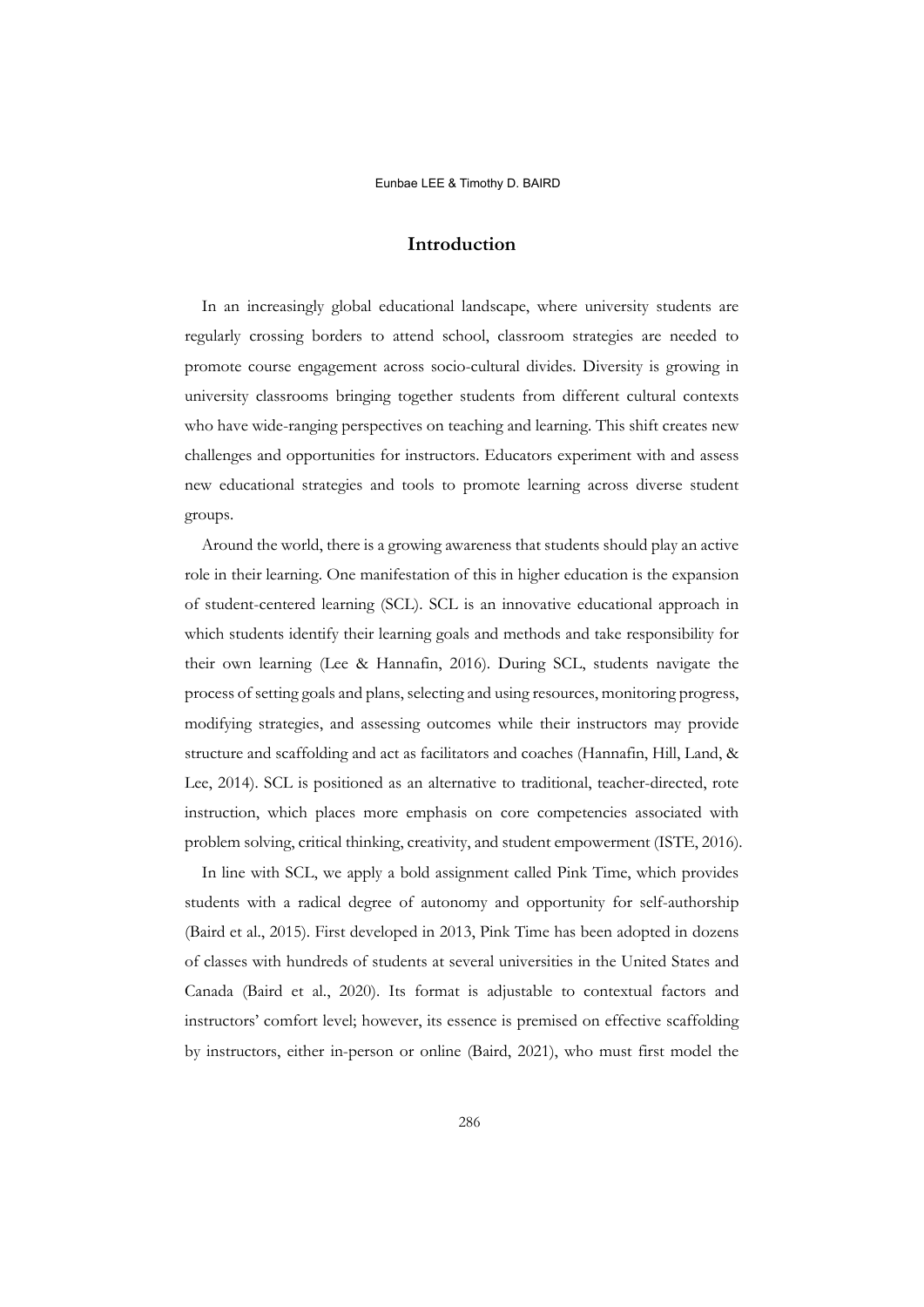assignment for students and then facilitate reflection and dialogue after students have completed their activities. Scholars of teaching and learning have found Pink Time to be effective in promoting students' self-regulation (Baird et al., 2015), across a range of course- and student-types (Baird et al., 2020; Caruso, 2021).

As such, Pink Time may provide a unique and adaptable SCL approach to be implemented more widely in formal higher education, where students from diverse backgrounds, and with a variety of interests, are frequently enrolled in the same classes. One concern with a radical SCL approach like this, which promotes individualism and self-authorship in the learning process, is that it may be poorly suited for cultural and educational contexts that are more collectivist, where educational norms do not necessarily prioritize student's unique interests and needs (Lee, 2009). However, in more individualist contexts, where greater value may be placed on individuals' characteristics, teachers and students may be more willing to embrace opportunities for students' self-authorship (Oyserman, Coon, & Kemmelmeier, 2002).

To test this hypothesis that context matters with SCL, we applied the Pink Time assignment in courses at universities in South Korea (SK) and the United States (US). Generally, the socio-cultural context in SK, rooted in Confucianism, is traditionally known to be more collectivist, compared to the US, which is known to be diverse and to enable and respect individuality (Hofstede, 1983; Oyserman et al., 2002; Shin, 2012; Triandis et al., 1988). However, recent studies report that Japan and China are changing toward individualism (Hamamura 2012; Hamamura, & Xu, 2015). Within the current trend of valuing individualism, there is a dearth of research investigating how Korean students respond to individualistic approach to learning. This study aims to identify how students in SK compared to those in the US engage with SCL, and how students' characteristics including individualism and autonomous motivation, as well as instructor's support for student autonomy are associated with engagement.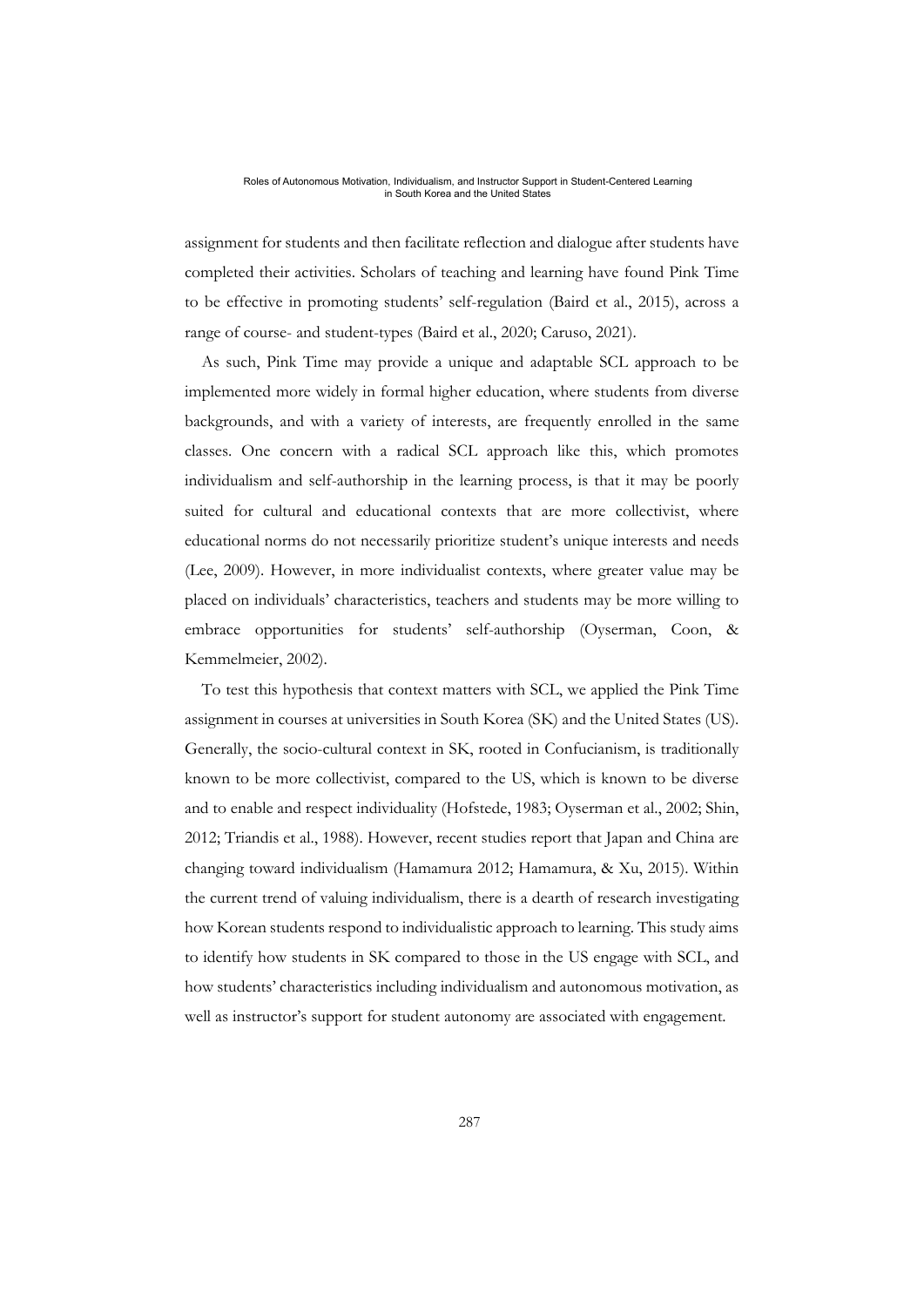# **Underlying Theories and Prior Research**

## Self-Determination Theory

Self-determination theory (SDT) undergirds SCL approaches to support students' engagement in self-authored learning. Here, engagement refers to "the manifestation of students' motivation" (Schunk & Mullen, 2012, p. 220). SDT is a theory of motivation, which argues that humans have an innate desire to be free, socially connected, and competent in what they do (Deci & Ryan, 2000). It states that supporting students' autonomy, relatedness with the instructor, and perceived competence in learning activities can together strengthen academic performance and engagement (Deci & Ryan, 2016). When students are autonomously motivated, they seek mastery and study to learn rather than to acquire rewards and avoid negative consequences (Ryan & Deci, 2000).

With autonomous motivation, the locus of control resides in oneself. However, learning goals, content, pace, schedule, and methods are controlled externally by institutions, curricula, and instructors. Nevertheless, instructors can reframe this reality and help students feel more autonomous by providing a rationale for the work they do, encouraging them to internalize the benefits of learning, using noncontrolling language, and providing flexible time to complete assignments (Jang & Reeve, 2004). Especially in assessment-driven academic environments, it is particularly important to support student autonomy so that students perceive that the purpose of learning is not performance but mastery (Deci & Ryan, 2016).

Another important driver of autonomous motivation is a supportive learning climate and a structured guidance. Instructors can treat courses as learning communities, promoting a climate for students to freely express their opinions, ask questions, and pursue individual interests. In this way, students can build relationships with their instructors and peers and strengthen their mastery motivation, behavioral engagement, and performance (Kiefer, Alley, & Ellerbrock, 2015; Ruzek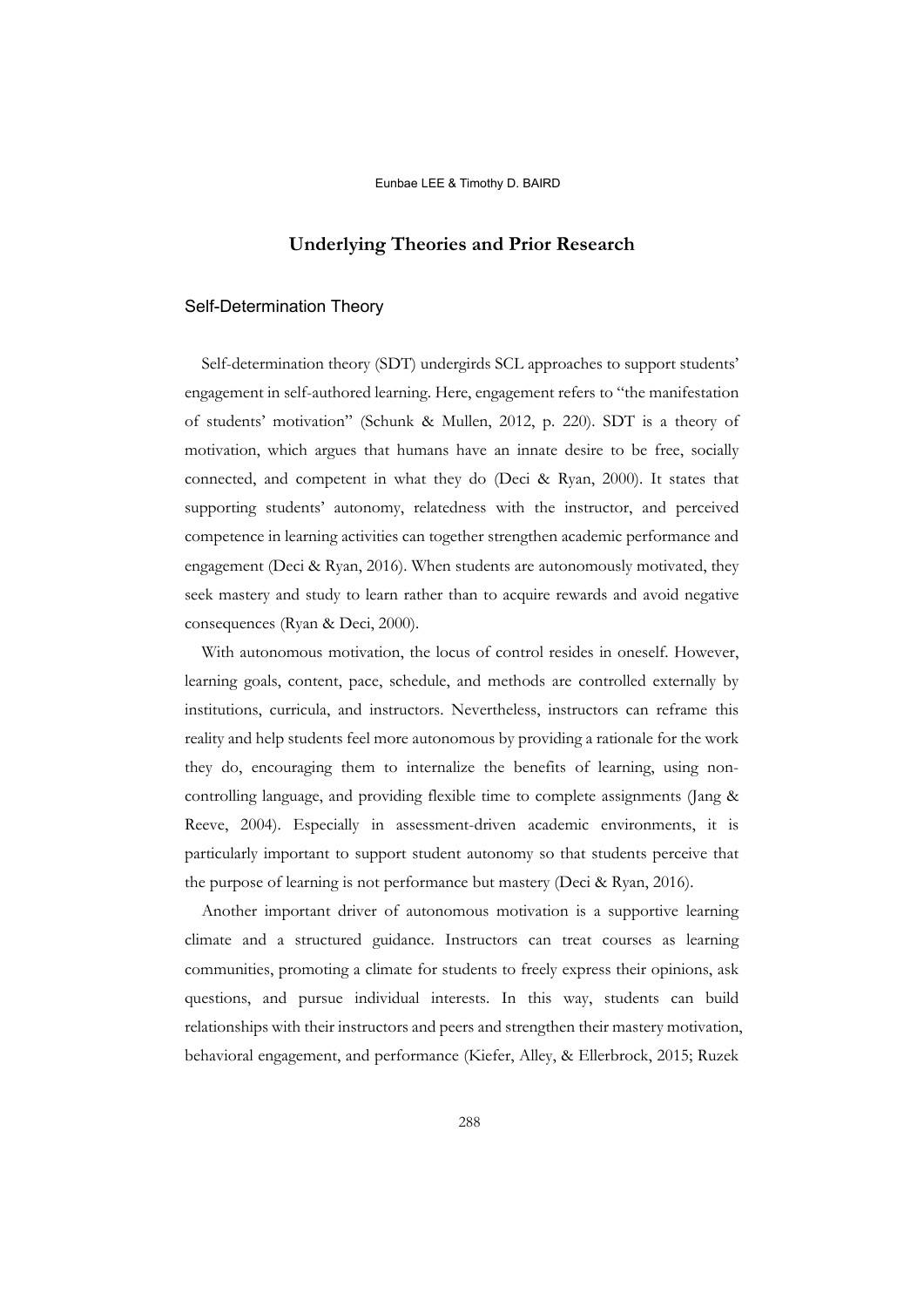et al., 2016). Also, autonomy support should be accompanied by structured guidance so that students feel competent (van Loon et al., 2012) and able to exercise their autonomy (Sierens et al., 2009), which leads to greater learning outcomes (Baeten, Dochy, & Struyven, 2013; Su & Reeve, 2011).

## Student-Centered Learning

SCL is informed by constructivist epistemologies, which maintain that the goal of learning is to individually generate understanding rather than to regurgitate information received from others (Dewey, 1916; 1938). Students must actively seek resources and process information to make their own meaning as knowledgeable facilitators guide them towards independent functioning (Vygotsky, 1980).

SCL is concerned with both cognitive and non-cognitive aspects of learning, especially students' motivations to assume authority and accountability in their pursuit of self-determined goals. Lee and Hannafin (2016) have emphasized how instructors can support students by: (1) encouraging them to internalize the rationale for the assignment; (2) helping them set personal goals; (3) providing them with choices; (4) offering conceptual, procedural, metacognitive, and strategic scaffolding; and (5) having them make and share artifacts with authentic audiences. Instructors can also learn to relinquish some control and empower students to actively claim their roles. Instructors play a role of coaches who provide structure and support both academically and affectively (Kim, 2012; Reeve, Jang, Carrell, Jeon, & Barch, 2004).

SCL has long been proven useful in learning not only the subject matter but also in students' growth as a creative, responsible, and reflective learner. Betitis and Burke (1978) argued for fostering student's inquiry and problem-solving skills and increased responsibility in learning as well as subject knowledge. In Park's (2010) study, students wrote learning journals in an undergraduate Geography course which resulted in increasing student interest in and engagement with course material and empowering students and be more reflective in their study.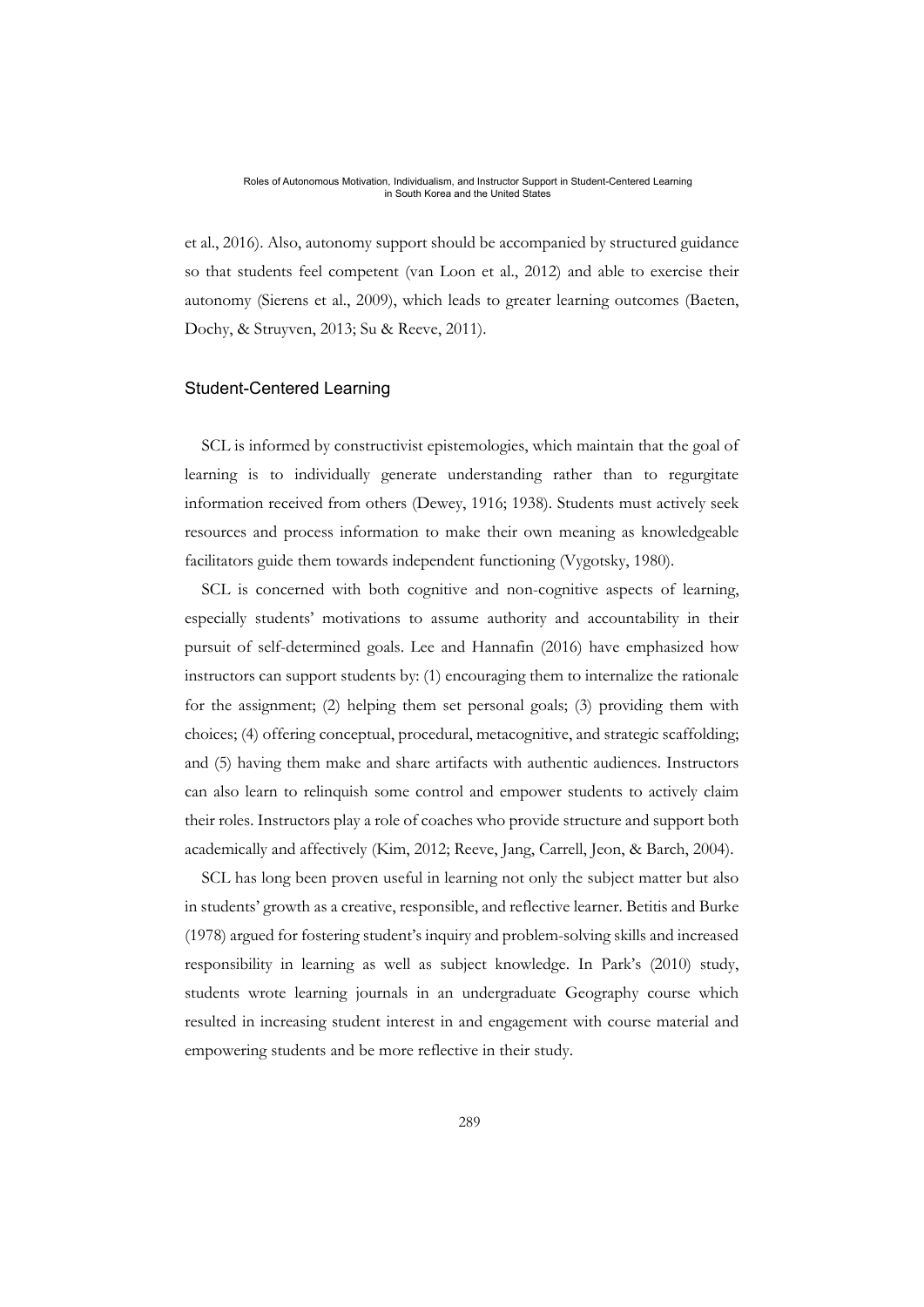## Student-Centered Learning in the United States and South Korea

Individualism and collectivism are regarded as individual's cultural orientation which influences social behavior (Triandis, Botempo, Villareal, Asai, & Lucca, 1988). In individualistic culture, most people's social behaviors are determined by personal goals, attitudes, and values of few very important ingroups (e.g., family), and individuals have freedom to act independently of others (Triandis et al., 1988). In contrast, individuals who have collectivistic orientation consider themselves as part of a community and exhibit stable emotional belonging and loyalty to the community. Per collectivistic orientations, personal goals are subordinate to the communal goal, and conformity to the community are important.

In the US, which can be seen as culturally individualistic (Triandis et al., 1988), attention to student-centered pedagogies has grown (Boud, 1992). Foreshadowing this, Dewey (1916) stressed students' own ability to reconstruct individual experience "which adds to the meaning of experience, and which increases ability to direct the course of subsequent experience" (p.76). Dewey (1938) advocated facilitating opportunities for students to explore issues critically. These approaches have been evident across the US such as discovery learning, problem-and project-based learning, and inquiry-based learning (Kuhn, 2007).

In SK, where socio-cultural contexts are comparatively collectivist, classrooms have been traditionally teacher-driven, and students are rarely involved in autonomous learning activities (Kim, 2018; Huang & Asghar, 2016). Specifically, Korean high school students often work toward societally recognized values such as admission at renowned universities, leaving aside opportunities to pursue personal interests. In 2018, the average Korean high school student spent 13 hours a day studying for the college-entrance exams (8 hours in school and 5 hours in private) (Statistics Korea, 2019). This creates an "education fever" that leaves little room for individual interests, expressions of creativity, and self-authorship (Seth, 2002).

However, SCL is gaining popularity in SK as the value of higher order thinking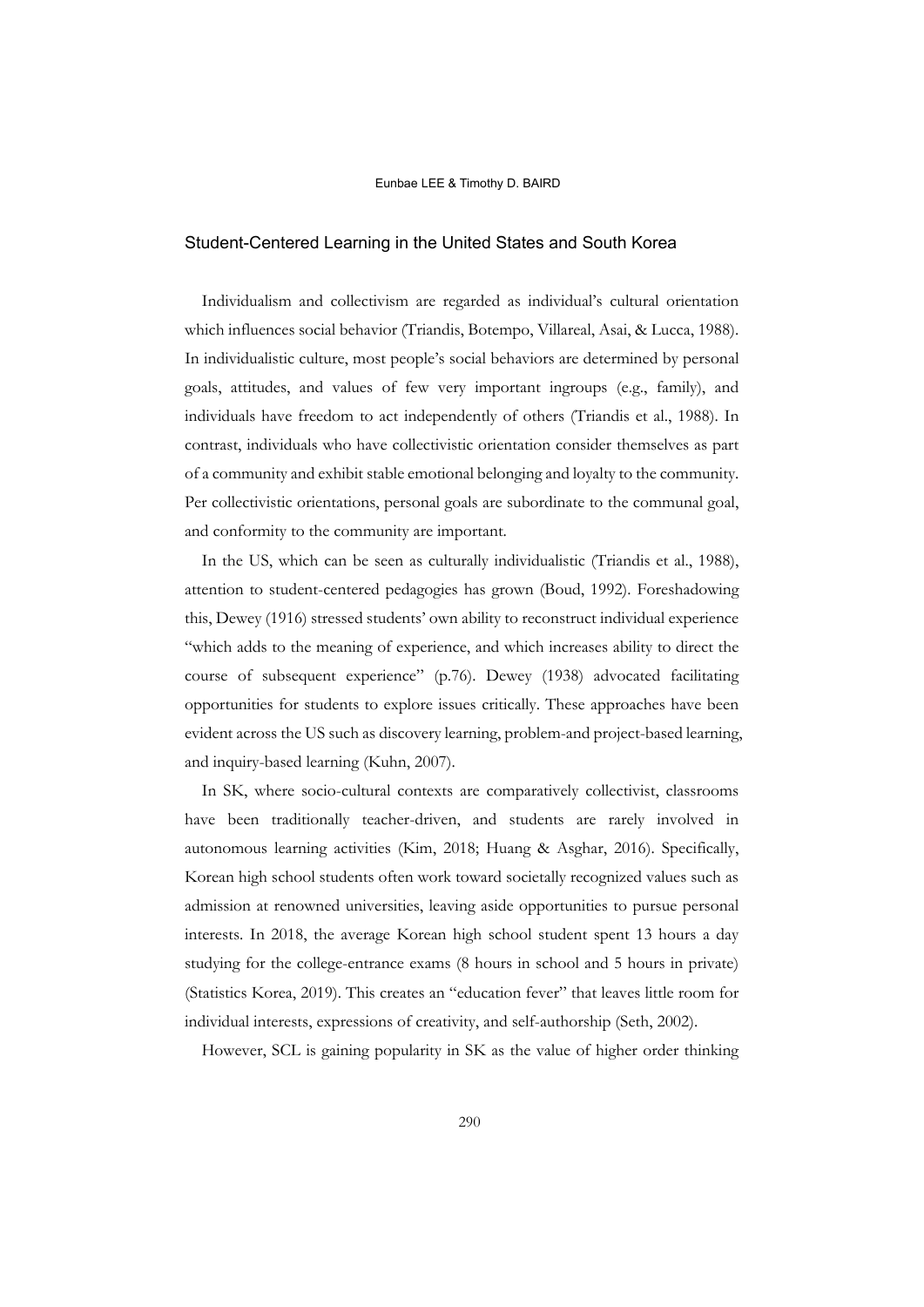skills (i.e., complex problem solving, critical thinking, creativity, and cognitive flexibility) in the modern economy becomes increasingly apparent (Schwab & Samans, 2016; Lee, 2018). Evidence of the effects of SCL on these skills is mounting. With Korean nursing students, student-centered approaches were associated with larger gains in problem-solving and self-directed learning abilities compared to a lecture-based approach (Choi, Lindquist, & Song, 2014). Similarly, postsecondary engineering students were found to use higher-order thinking skills in SCL (Chae & Lee, 2019).

Thus, the Korean Ministry of Education has made efforts to change the rigid school environment by diversifying college admission routes and promoting shifts in curricula to encourage creative, and cross-disciplinary, and vocational education, and adopt SCL strategies in K-12 (Korean Ministry of Education, 2015). A wide spectrum of efforts is made to advocate and practice SCL from elementary to higher education. This is a relatively new development, and steep learning curves have been reported for both students and faculty members (Lee et al., 2019).

# Purpose of Study

Few studies examined how Korean students respond to individualistic approach to learning, and other key factors such as autonomous motivation and perceived autonomy support in students' engagement with SCL and compared them in different cultural contexts. This study introduces an SCL assignment in different learning environments and seeks to better understand how autonomy and autonomy support are associated with SCL-engagement. We specify three research questions: How are instructor support, individualism, and autonomous motivation associated with SCL engagement in South Korean courses? (RQ1) How are these same factors associated with SCL engagement in a US course? (RQ2) How do these associations across courses compare descriptively? (RQ3)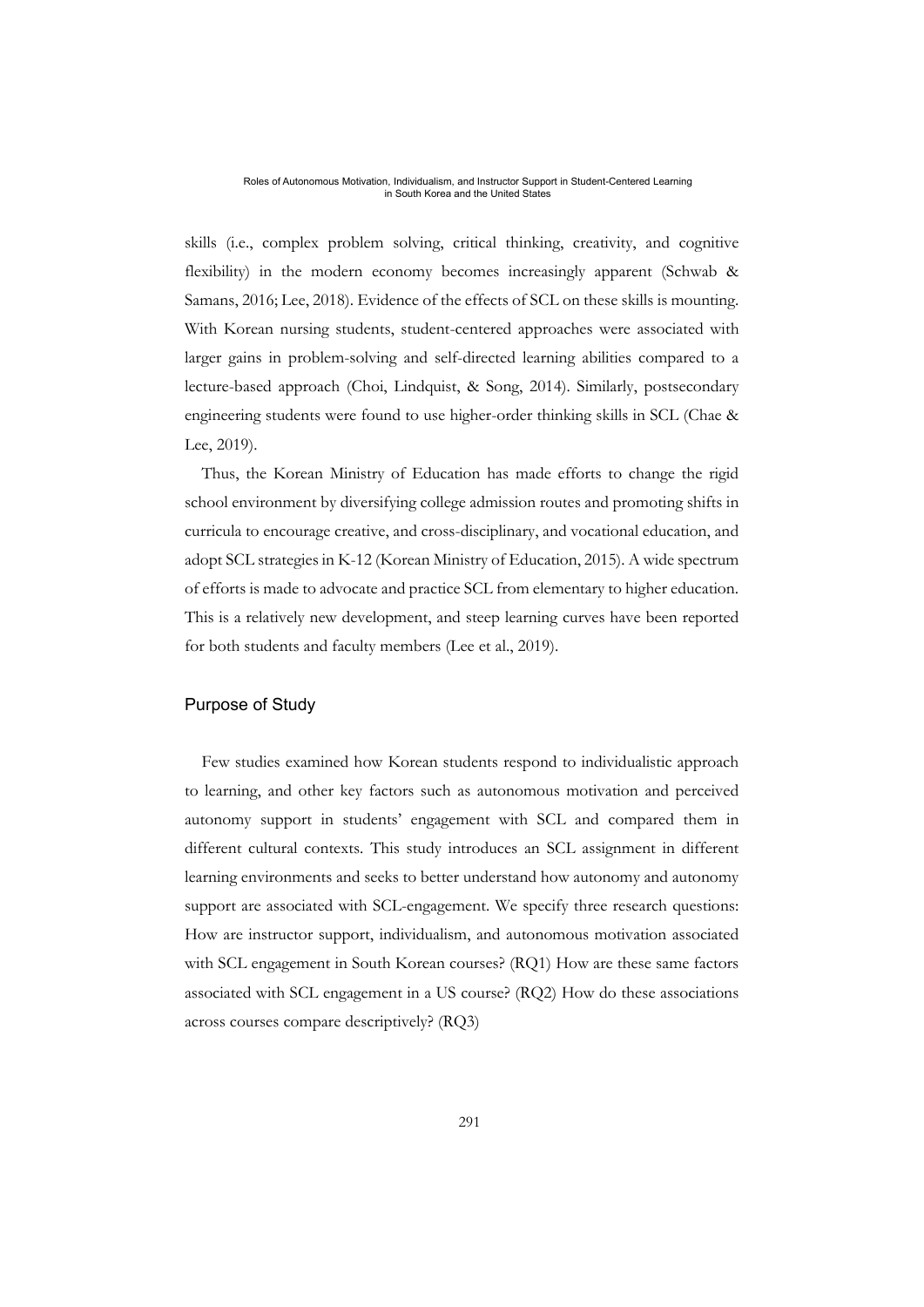# **Methods**

## Context and Participants

This study used a convenient sampling. Participants were students from courses at two universities where two faculty members were willing to use Pink Time. One university is a large, public, research-intensive institution in the U.S. and the other is a mid-sized comprehensive private university in SK. The U.S. course was a small (n=28), optional, general education, human geography course. The Korean course was a required, general education, humanities course, which included two larger sections (n=40x2=80). For the both courses, the subject matter is focused on many aspects of "being human."

These two groups of participants shared some similarities. Each were majority female (SK=71%, US=61%) and had a mean age of 20 years. US students were in higher academic years (Avg.=2.5), but in both courses, students' intended or actual majors spanned a wide range of disciplines including fields in the humanities, social sciences, and STEM (Science, Technology, Engineering, and Mathematics).

# Procedures

In each country, Pink Time was implemented in the fashion that made sense to its own context, as it is an SCL approach that can be customized to address the contextual uniqueness, and there is no one right way to employ it. Table 1 displays how Pink Time was facilitated in each country.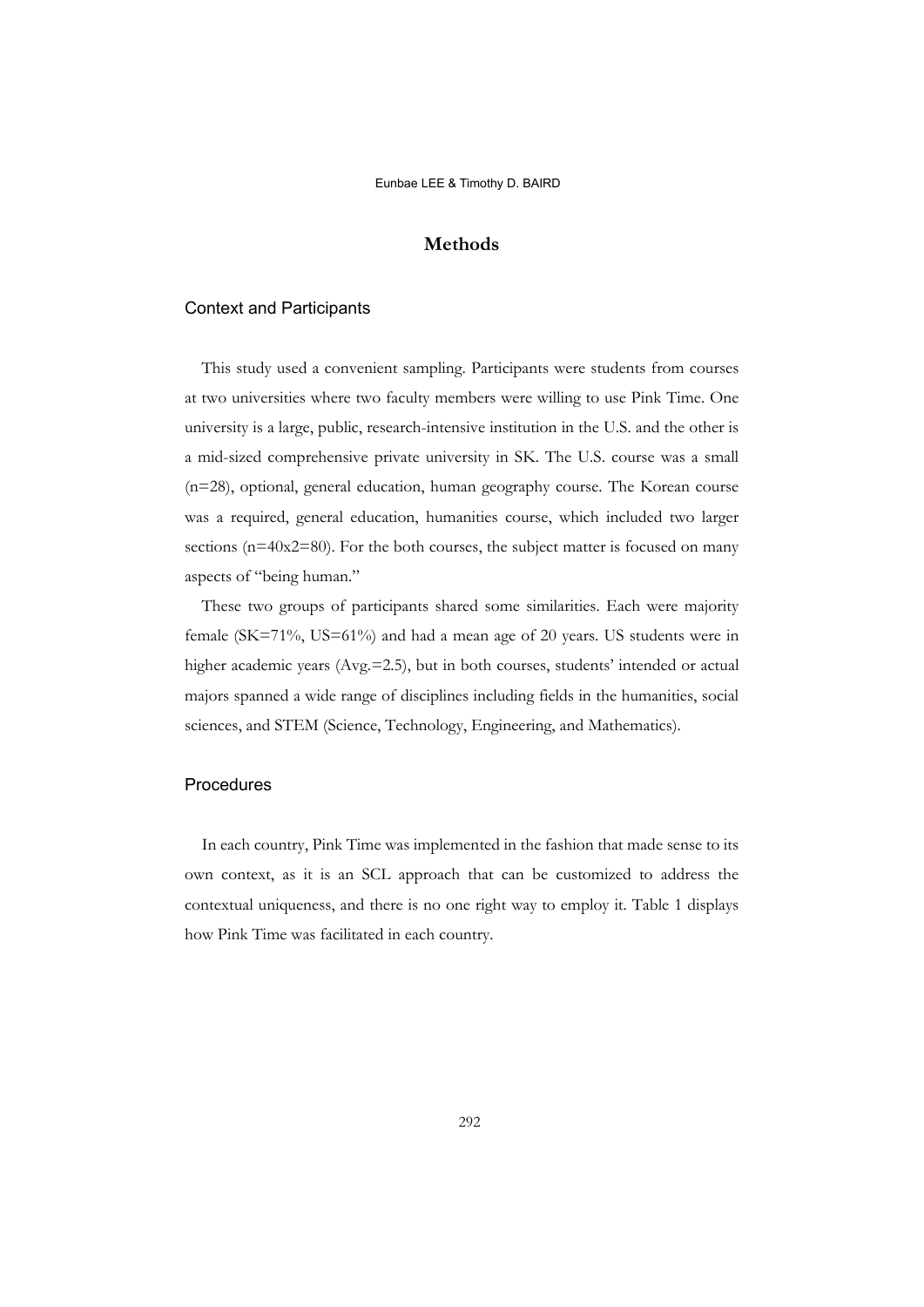Table 1. Pink Time activities in South Korea and the US by weeks of semester

| Week | South Korea                                                                                                                  | US                                                                                       |  |  |
|------|------------------------------------------------------------------------------------------------------------------------------|------------------------------------------------------------------------------------------|--|--|
| 1    | Framing - Find yourself by learning<br>something you have always wanted to<br>learn but did not have a chance to<br>Modeling | Daniel Pink Speech<br>Framing - Become the architect of<br>your own learning<br>Modeling |  |  |
| 3    | Submit Pink Time action plan                                                                                                 | First skip day                                                                           |  |  |
| 5    | First skip day                                                                                                               | Share day, discussion, and self-<br>assessment                                           |  |  |
| 6    | Follow-up discussion                                                                                                         |                                                                                          |  |  |
| 9    |                                                                                                                              | Second skip day                                                                          |  |  |
| 10   | Second skip day - Learn using MOOCs<br>Submit learning report                                                                | Share day, discussion, and self-<br>assessment                                           |  |  |
| 13   |                                                                                                                              | Third skip day                                                                           |  |  |
| 14   | Submit final reflection<br>Postsurvey                                                                                        | Share day, discussion, and self-<br>assessment<br>Postsurvey                             |  |  |

In the US, the Pink Time assignment involved framing, modeling, practice, reflection, and iteration. To frame the assignment, students were shown a short video about motivation based on Daniel Pink (2009)'s book, *Drive: The Surprising Truth About What Motivates Us*, followed by the description of the assignment. Students were told that three times during the semester they were to "skip class, do anything you want, and grade yourself." This pithy description is meant to get students' attention, but important additional scaffolding is needed to support the assignment. In this case, students were told that their educations are their own, but too often they become followers on their educational pathways rather than leaders. The assignment was an opportunity for students to become the architects of their own learning. They were encouraged to pursue an interest or curiosity and work on it, or learn about it, in a way that made sense to them.

Two weeks before the first "skip" day, the instructor modeled the assignment for the students. He researched an issue and pursued a creative activity, which he then shared with the class. This helped set some general expectations before students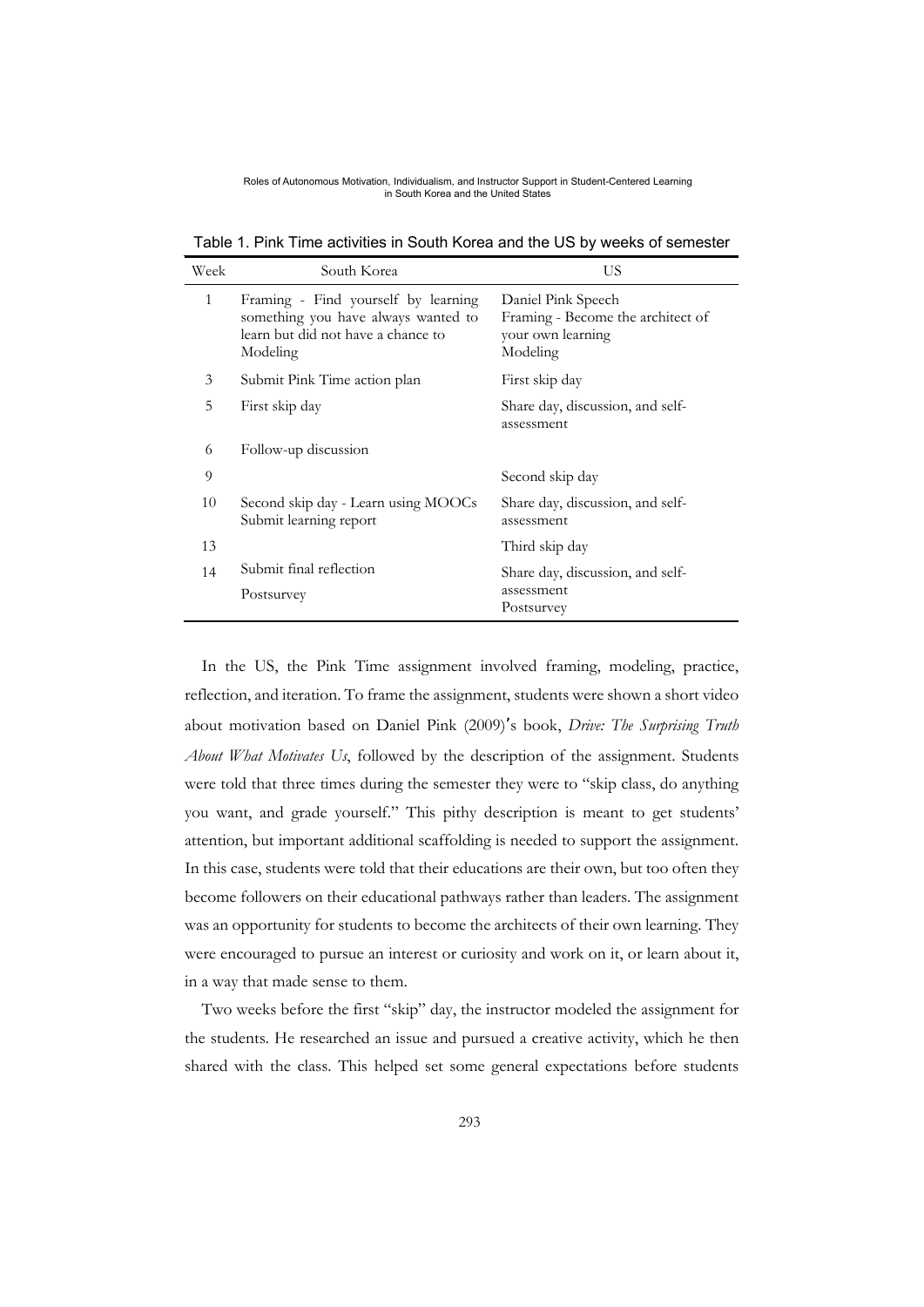began their first activity. Ultimately, "skip" days provided opportunities for student to practice leading themselves, and were not limited by the subject of the course (i.e., do anything). Each "skip" day was followed by "share" days. Students returned to class to share their activities with each other in small groups and what they thought about the assignment more generally. Also, students completed a self-assessment rubric that included a few short-answer questions (e.g., What challenges did you encounter? What did you learn?) and gave themselves a numerical grade. A key component of Pink Time is iteration (Baird et al., 2020). In the US class, students conducted individual activities, self-reflections, and self-assessments three times. The grades from these assessments comprised 18% of total grade for the course (i.e., 6% each "skip" day).

In SK, Pink Time was structured and framed in more culturally relevant ways. Students were given two class periods to pursue their own interests with the goal of "finding themselves" more deeply. To help scaffold the assignment, students were instructed to plan their "skips days," identifying ahead of time what they wanted to learn and how. Following the first "skip day," students returned to class and shared what they had done. For the second skip day, students were instructed to select a massive open online course (MOOC) on a topic of their choice and attend it for at least three hours and submitted a reflection paper. At the end of the course, students submitted a final reflection paper on what they learned through Pink Time and graded themselves – though these grades were not incorporated in students' final course grades. The instructor assigned grades based on their MOOC and final reflections, in which most students earned a perfect score. In total, Pink Time accounted for 20% of students' final grades.

# Instrument

In each course, students completed postsurvey at the end of the semester. The survey instrument collected demographic information (i.e., gender and age) as well as students' responses within several thematic constructs drawn from Self-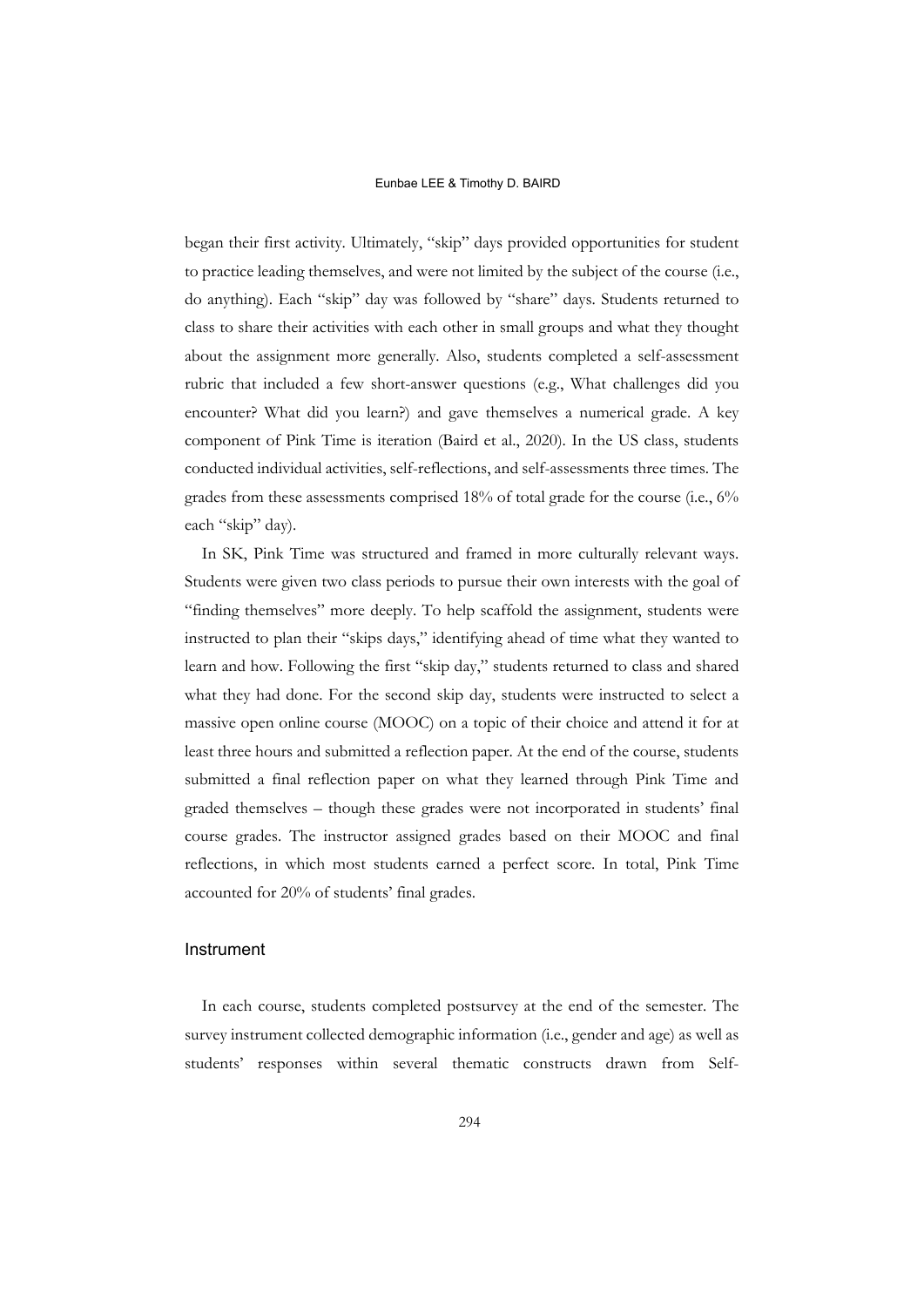Determination Theory, including: (1) an intrinsic motivation inventory (IMI) to assess students' level of engagement with Pink Time, consisting of six subconstructs: effort, enjoyment, value, choice, relatedness, perceived competence ; (2) a relative autonomy index (RAI) to measure whether students' motivation toward the course was more autonomous or controlled (i.e., autonomous motivation); a learning climate questionnaire (LCQ) to indicate students' perceived instructor support (Black & Deci, 2000); and measures of students' individualist orientation (Sharma, 2010). For each construct, students responded to a set of statements according to a 7-point Likert scale. Table 2 provides descriptions of each variable included in our analyses along with means stratified by country.

## Analysis

First, we stratified by country and compared mean measures of each variable. Second, we estimated four linear regression models. In each model, student *Engagement* with SCL was the dependent variable, which was extracted from a confirmatory factor analysis of six IMI subconstructs related to effort, enjoyment, value, choice, relatedness, and competence. The eigenvalue of the IMI factor was 4.071, while values of the other subconstructs were below 1. Additionally, the IMI factor accounted for 67.85% of the total variance.

Given the differences in our two study populations and the moderate differences in how SCL was applied in each course context, we estimated a separate model for each country. This decision also follows from our awareness that associations with *Engagement* may vary across contexts for observed or unobserved reasons and our observation that the distributions of students' *Engagement* responses varied across courses.

Each model contained five independent variables, including *Perceived instructor support*, *Individualist*, *Autonomous motivation*, *Age* and *Gender* (Models 1 and 3). We also estimated a second specification of each model, which only included *Perceived instructor*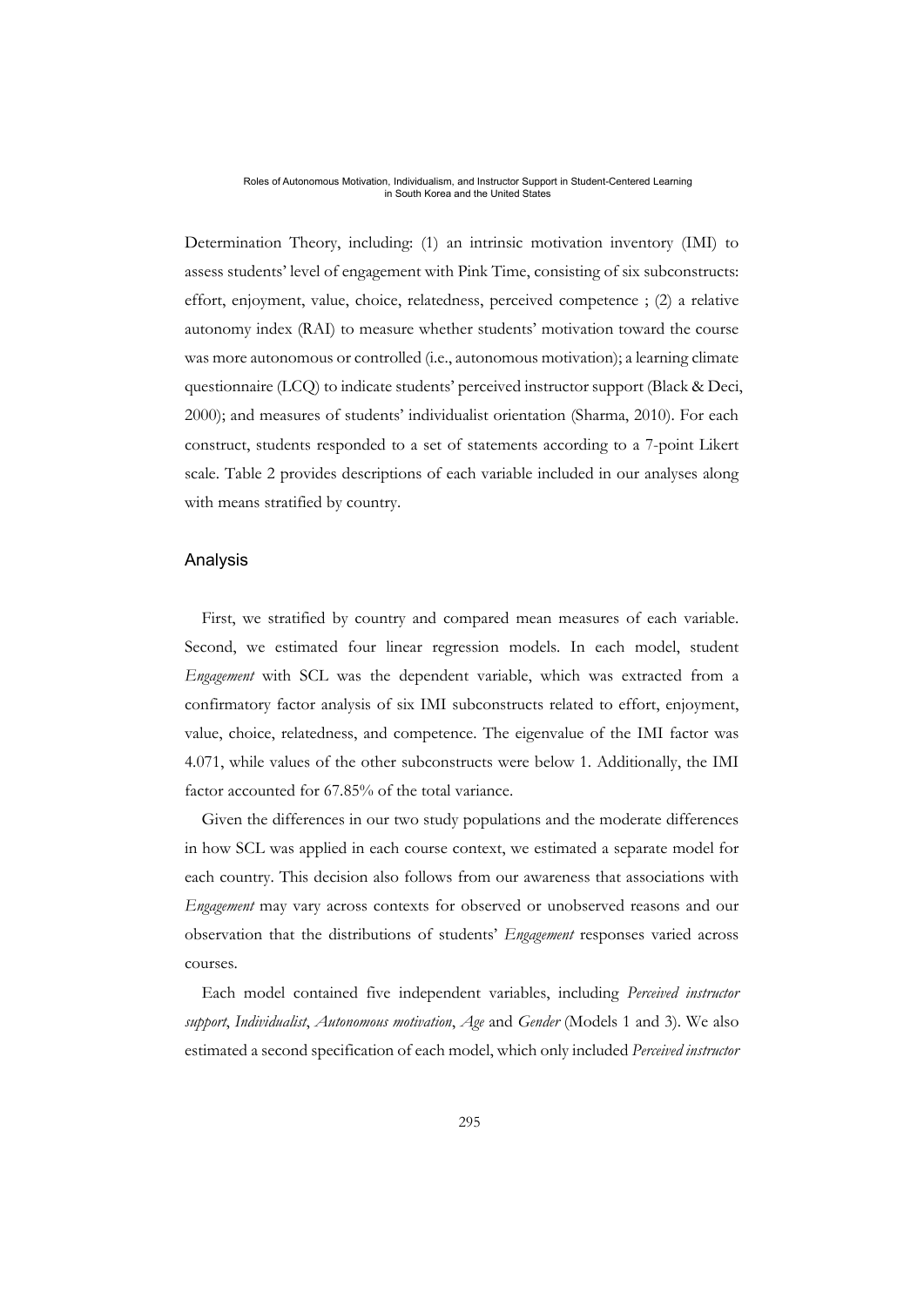*support*, *Individualism*, and *Autonomous motivation* (Models 2 and 4) due to the smaller US sample size. This decision is consistent with recommendations for minimum sample sizes for regression analyses (Gotelli & Ellison, 2004; Jenkins & Quintana-Ascencio, 2020).

# **Results**

Table 2 presents significance tests for variable means stratified by country. Means for *Engagement*, *Perceived instructor support*, *Individualist*, and *Autonomous motivation* were each significantly different in SK and the US. While the US course had higher mean scores for each variable, means in both courses were on the positive end of the Likert scale (including *autonomous motivation*, which had a net positive mean for both courses). Differences in *Age* and *Gender* were not significant.

| Variable                        |                                                                 | Means (SD)     |                |                |          |  |
|---------------------------------|-----------------------------------------------------------------|----------------|----------------|----------------|----------|--|
|                                 | Description                                                     | Full           | SК             | US.            | SK vs US |  |
| Dependent                       |                                                                 |                |                |                |          |  |
| Engagement                      | Student's engagement<br>with SCL (IMI)                          | 5.49<br>(0.86) | 5.29<br>(0.90) | 6.05<br>(0.38) | ***      |  |
| Independent                     |                                                                 |                |                |                |          |  |
| Perceived instructor<br>Support | Students' perceived<br>instructor's autonomy<br>support $(LCQ)$ | 5.51<br>(0.93) | 5.19<br>(0.83) | 6.42<br>(0.53) | ***      |  |
| Individualist                   | Students' individualistic<br>orientation                        | 5.19<br>(0.80) | 5.09<br>(0.84) | 5.46<br>(0.62) | $\ast$   |  |
| Autonomous<br>motivation        | Students' autonomous<br>motivation toward the<br>course (RAI)   | 0.86<br>(1.27) | 0.55<br>(1.21) | 1.76<br>(0.98) | ***      |  |
| Gender                          | Gender of student<br>$(female=1)$                               | 0.69           | 0.71           | 0.61           |          |  |
| Age                             | Age of student                                                  | 20<br>(0.89)   | 20<br>(0.81)   | 20<br>(1.10)   |          |  |
| N                               | Sample size                                                     | 108            | 80             | 28             |          |  |

Table 2. Variable descriptions and stratified means (N=108)

\* *p*<.05, \*\* *p*<.01, \*\*\* *p*<.001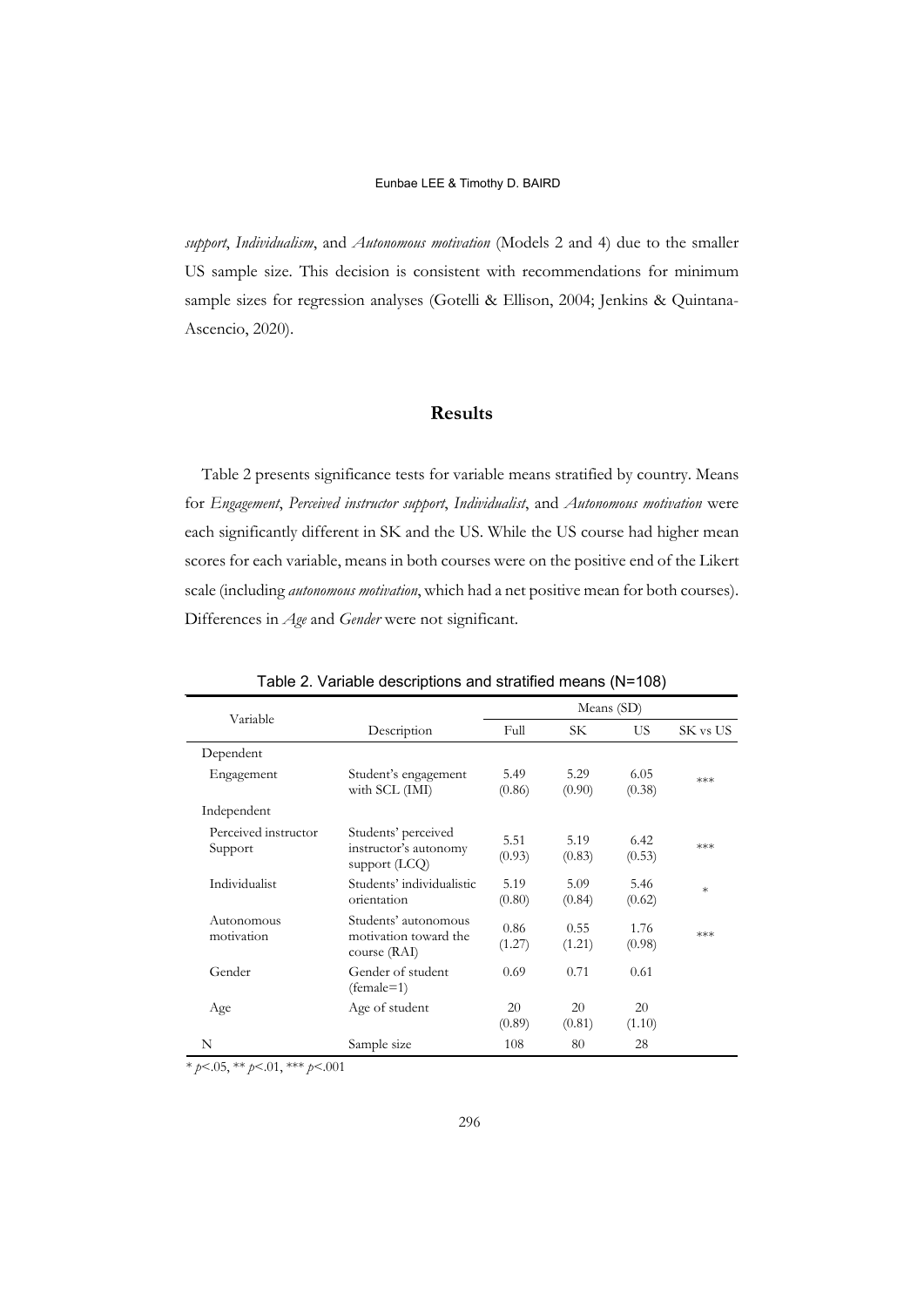Table 3 presents the results of the regression models. In our full model from the SK course (1) each of the independent variables is significantly associated with *Engagement*. *Perceived instructor support*, which has the largest effect size, is positively associated with *Engagement*. *Gender*, is also positively associated with *Engagement* indicating higher values for women. *Autonomous motivation* and *Individualist* are also each positively associated with *Engagement*, and *Age* is negatively associated. In our full model of the US course (3), no independent variables are significantly associated with *Engagement*, an outcome likely driven by its small sample size. In the reduced models (2 and 4), *Perceived instructor support* is positive and significant for both courses, while autonomous motivation is positive and significant in the SK course only.

|                          | $SK Course (n=80)$ |            |                | US Course $(n=28)$ |
|--------------------------|--------------------|------------|----------------|--------------------|
| Variable                 | Model 1            | Model 2    | Model 3        | Model 4            |
|                          | Coef. (SE)         | Coef. (SE) | Coef. (SE)     | $Coef.$ (SE)       |
| Perceived instr. support | $0.42***$          | $0.43***$  | 0.28           | $0.27*$            |
|                          | (0.11)             | (0.11)     | (0.14)         | (0.14)             |
| Individualist            | $0.20*$            | 0.17       | 0.12           | 0.07               |
|                          | (0.09)             | (0.10)     | (0.12)         | (0.11)             |
| Autonomous motivation    | $0.24**$           | $0.22**$   | 0.05           | 0.04               |
|                          | (0.07)             | (0.08)     | (0.08)         | (0.08)             |
| Gender (female=1)        | $0.38*$<br>(0.17)  |            | 0.26<br>(0.15) |                    |
| Age                      | $-0.25*$<br>(0.10) |            | 0.00<br>(0.07) |                    |
| Adjusted R-squared       | 0.43               | 0.29       | 0.15           | 0.14               |

Table 3. Models of SCL Engagement (N=108)

\* *p*<.05, \*\* *p*<.01, \*\*\* *p*<.001

Our results show that both classes reported high levels of *Engagement* with the assignment (see Table 3). First, in the SK course, it is associated with multiple student factors (RQ1). Younger, female, more individualist students engaged higher in SCL. Also, students who were more autonomously motivated in the course reported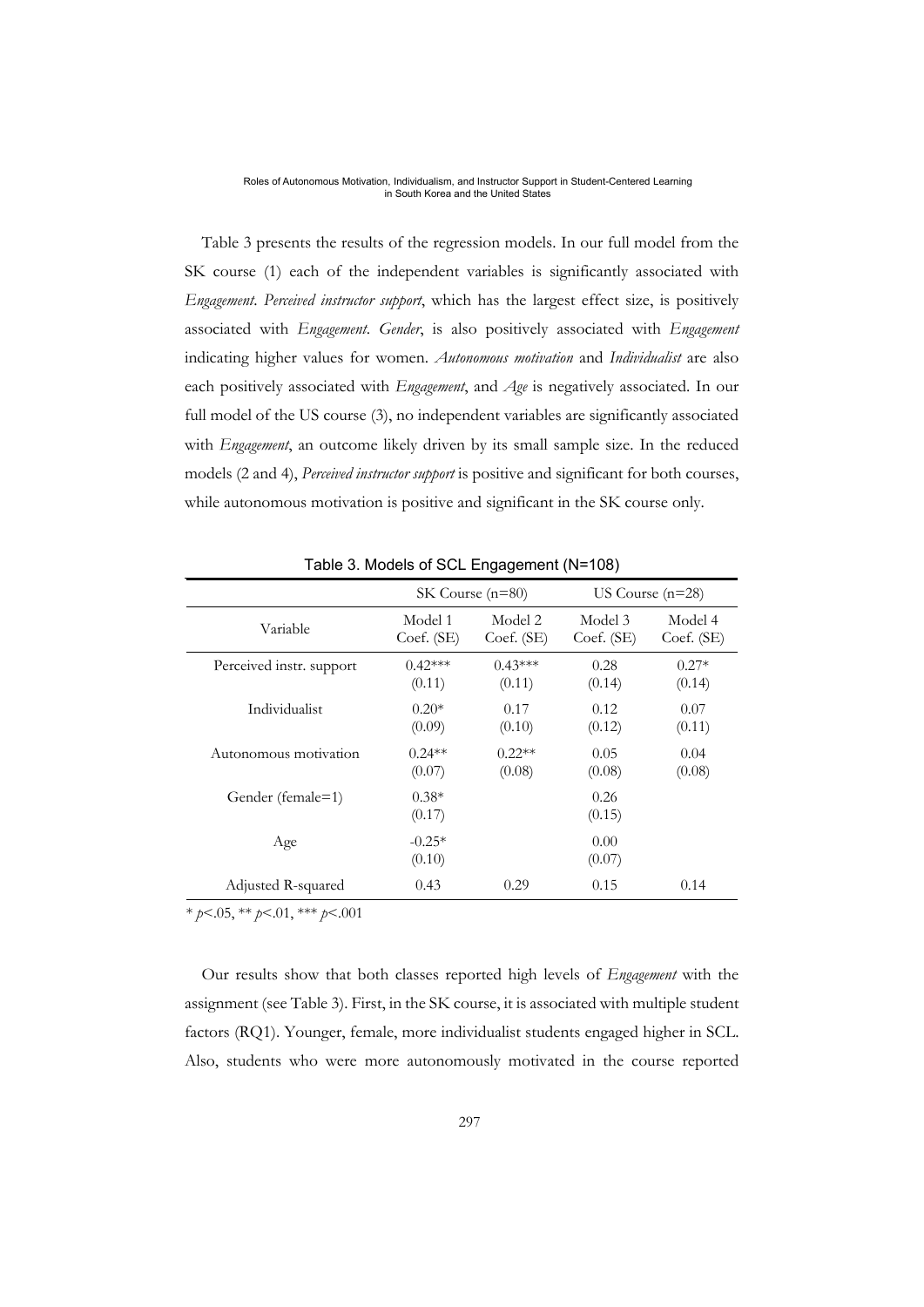higher *Engagement*. Second, despite the small sample size in the US course, we find evidence that instructor support is also a significant and positive driver of engagement (RQ2). Individualism and autonomous motivation, however, are not significantly associated. Importantly, instructor support was significant in both courses (RQ3).

These results suggest that even ambitious SCL assignments like Pink Time can be effective tools to promote course engagement in contexts where students have had comparatively less autonomy, especially when instructors create supportive learning environments. How students perceive their instructors respect and support individual student's interest and personal goals is the universal key to SCL. Also, the benefit of SCL may be greatest earlier in students' educations rather than later.

# **Discussion**

Taken together, the results presented show that students in both courses responded positively to Pink Time despite different levels of autonomous motivation towards the course. In the SK class, this response was most strongly associated with a supportive learning environment and gender, though autonomous motivation, individualism, and age were also important. These observations support our general hypothesis that Pink Time can be effective in learning environments characterized by lower levels of autonomy. In the US class, the small sample size may have obscured significant associations with *Engagement*, but instructor support was also significant in model 4. These broad observations raise several points of discussion.

Teachers play a crucial role facilitating student engagement in SCL regardless of cultural contexts. Our study shows that the broader cultural context may be less important than the narrower classroom context. In both courses, students who perceived instructor support engaged more with Pink Time suggesting that instructors who build trust with their students can help them "buy in" to new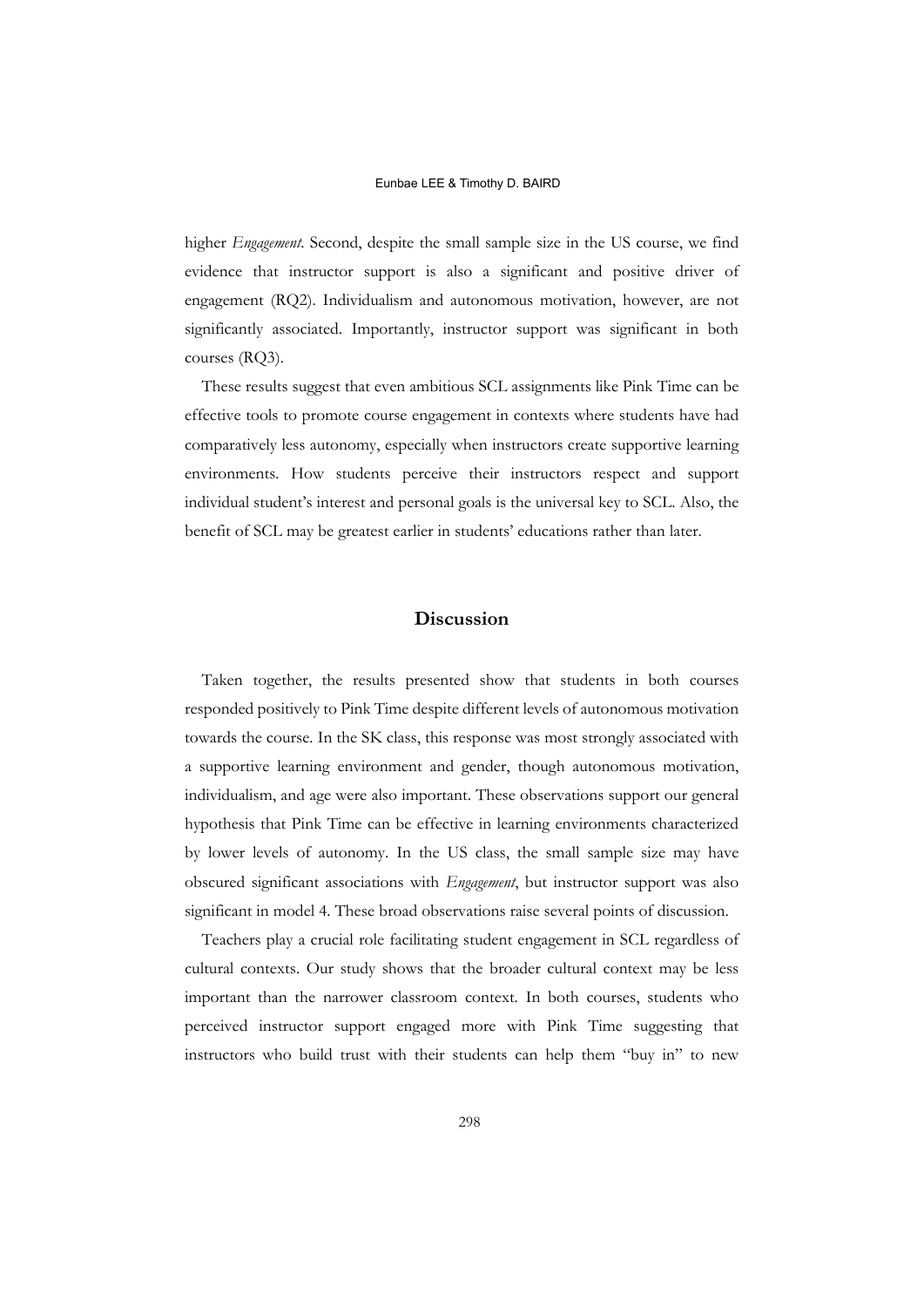activities (Cavanagh et al., 2016). Notably, we find this outcome in settings with both higher- and lower-levels of course-based autonomous motivation (see Table 2).

Pink Time, like other SCL approaches, was designed to disrupt predominantly topdown, control-based educational cultures (Baird et al., 2015), which can be common in both SK and the US. This finding aligns with those from a recent study of Korean students that a student-centered approach, learner engagement, and the instructor's emotional involvement were critical components of effective instruction (Jung & Cho, 2019). These observations point to a general hypothesis that teachers' adherence to culturally-prescribed norms regarding instructor control is a greater barrier to educational development and innovation (e.g., SCL) than students' adherence to these norms (Liu et al., 2016). Furthermore, our study shows how ambitious SCL activities, like Pink Time, can be effective for students in diverse settings.

Also important in the SK course were gender and age. While this study does not examine the mechanisms that drive the relationship between gender and SCL engagement, our finding that women reported higher measures of engagement in the SK course is consistent with findings elsewhere that women tend to score higher on autonomous motivation (Ratelle et al., 2007, Vallerand et al., 1997) and self-regulated learning (Virtanen & Nevgi, 2010). Research on gender disparities in STEM education may offer direction here. Borrowing insights from Diekman et al. (2017), social norms surrounding gender, combined with institutional-level differences in exposure and encouragement, may foster observed gender differences in attitudes and interest in student-centered learning approaches, as they do in STEM fields.

Last, our finding that younger students in the SK course tended to report higher measures of engagement suggests that the timing of SCL interventions may be important. Transition periods, like the first year of university, can offer important opportunities to signal to students that SCL pedagogies are valid. Conversely, older students who have more exposure with top-down approaches may be more rigid in their perceptions of what "should" happen in university classrooms. However, an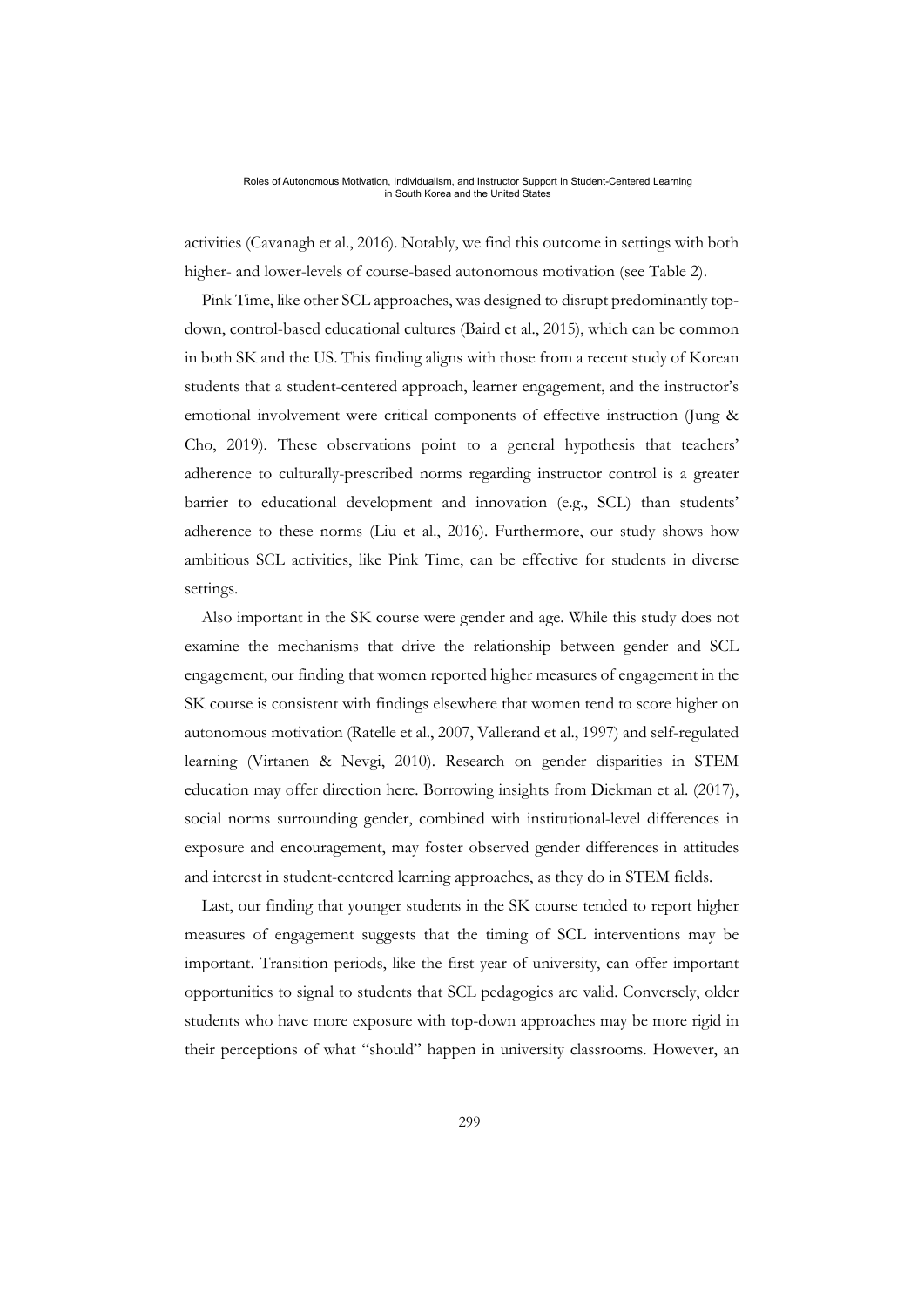earlier study of community-college students found that younger students (17 to 21) were more rigid than older students (21 to 72) (Vollhardt, 1990). Further research in this area is needed.

Despite findings elsewhere that SCL interventions can be more effective in comparatively individualist cultures than in collectivist ones (Kizilcec & Cohen, 2017), we find evidence of engagement in both contexts. Findings like these, which contrast with those from elsewhere (Darwish & Huber, 2003), should remind teachers that: (1) culture is embedded within context (Osland & Bird, 2000); and (2) students are diverse across multiple axes.

Importantly, differences in students' experiences with Pink Time, while positive in both courses, may be expected and/or associated with limitations of the study itself. As noted above, in the US course, students were more familiar with the instructor, and the instructor was more familiar with the assignment compared to the SK course. Given these factors, lower engagement scores in SK could have been expected. Additionally, a larger sample size in the US course could have identified further significant associations with engagement that align or contrast with findings from the SK course, (e.g., see Table 2, Models 3 and 4).

# **Implications**

The following guidelines can assist instructors in their roles as coaches and facilitators of SCL. First, instructors must encourage students to practice selfauthorship and self-reflection by aligning their activities with their identities. Students should reflect on their own interests and skills as they select and conduct their Pink Time activities. Instructors can then use class time to have students reflect on the outcomes of their activities, including the connections between their personal activities, other students' activities, the course material, and learning itself. Selfassessment, including self-grading can be another valuable opportunity for reflection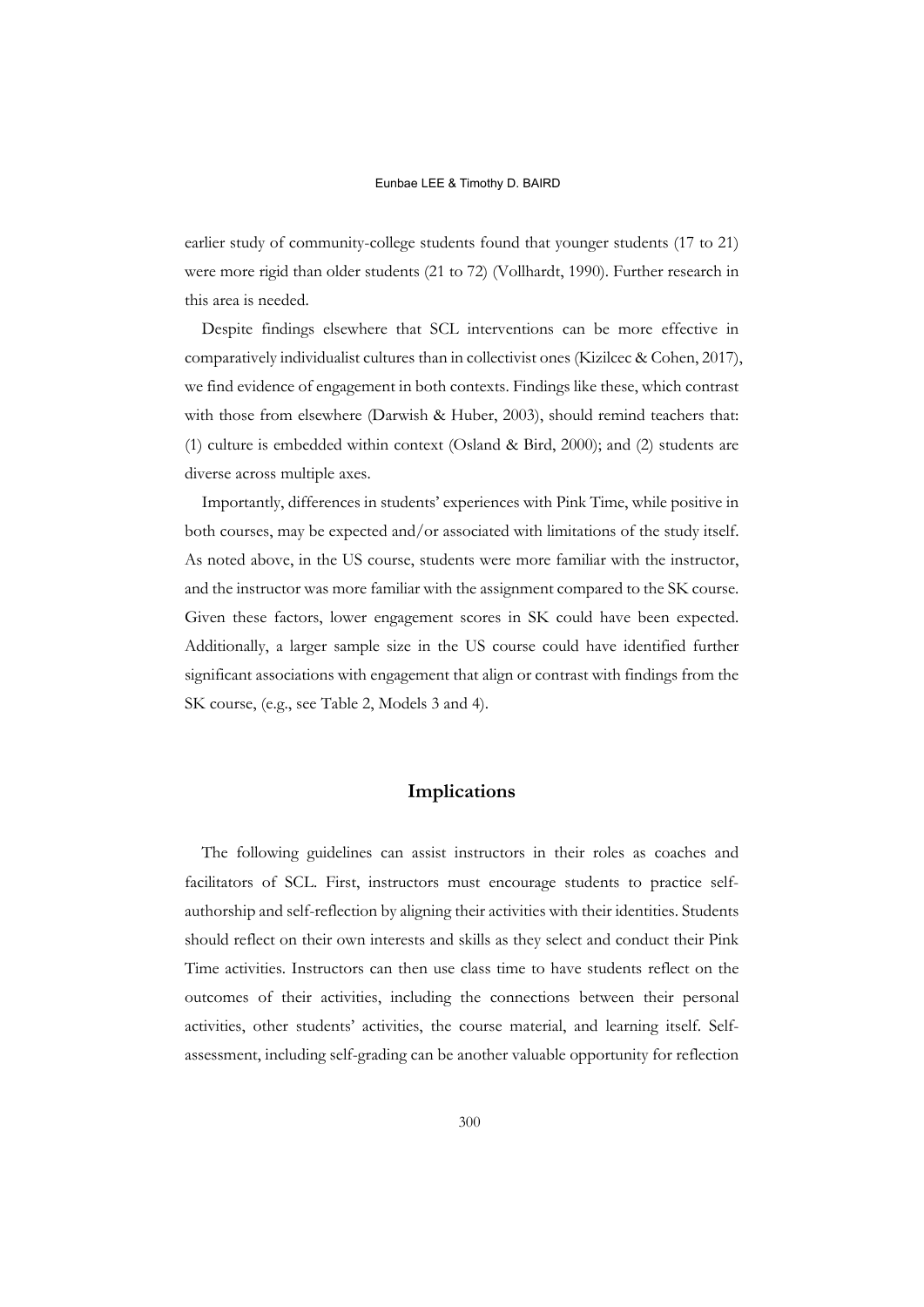about student's effort during the process and the quality of the product.

Second, instructors can relinquish some control and trust students to the role of owners of their learning (Cook-Sather, 2002). Students appreciate instructors who respect students as individuals and provide opportunities to explore and extend learning (Cook-Sather & Luz, 2015). With SCL, both the instructor and the students can be uncertain what will happen. In SK especially, students are accustomed to operating within a rigid curriculum of correct answers and memorization and may be uncomfortable with freedom and ambiguity. A program of modeling, planning, practice, and feedback can help build trust so that instructors and students alike can face this uncertainty (Baird, 2021). Lastly, administrators should trust teachers to experiment and innovate in their classrooms (Liu et al., 2016)

Furthermore, student-student interactions are as important as instructor-student interactions. Instructors should provide students with opportunities to discuss their activities with each other in a low-structured environment. Feeling related to classmates can augment engagement in school and learning (Kiefer et al., 2015). While each student pursues her own interest, students can form pairs or groups by topic or activity to check on one another's progress and play a role of peer coaches. This can support the development of diverse learning communities and can even be extended beyond the course (Hung & Yuen, 2010; Strayhorn, 2018).

# **Future Research and Conclusion**

In examining the effect of SCL on students from different educational contexts, this study addresses the relationship between instructors and students, and the learning climate that this relationship develops. Future research should examine how SCL strategies can promote the relationships between students in classroom settings, and the community that can grow from these (Strayhorn, 2018). Research is needed to shed light on what student-to-student factors support autonomous learning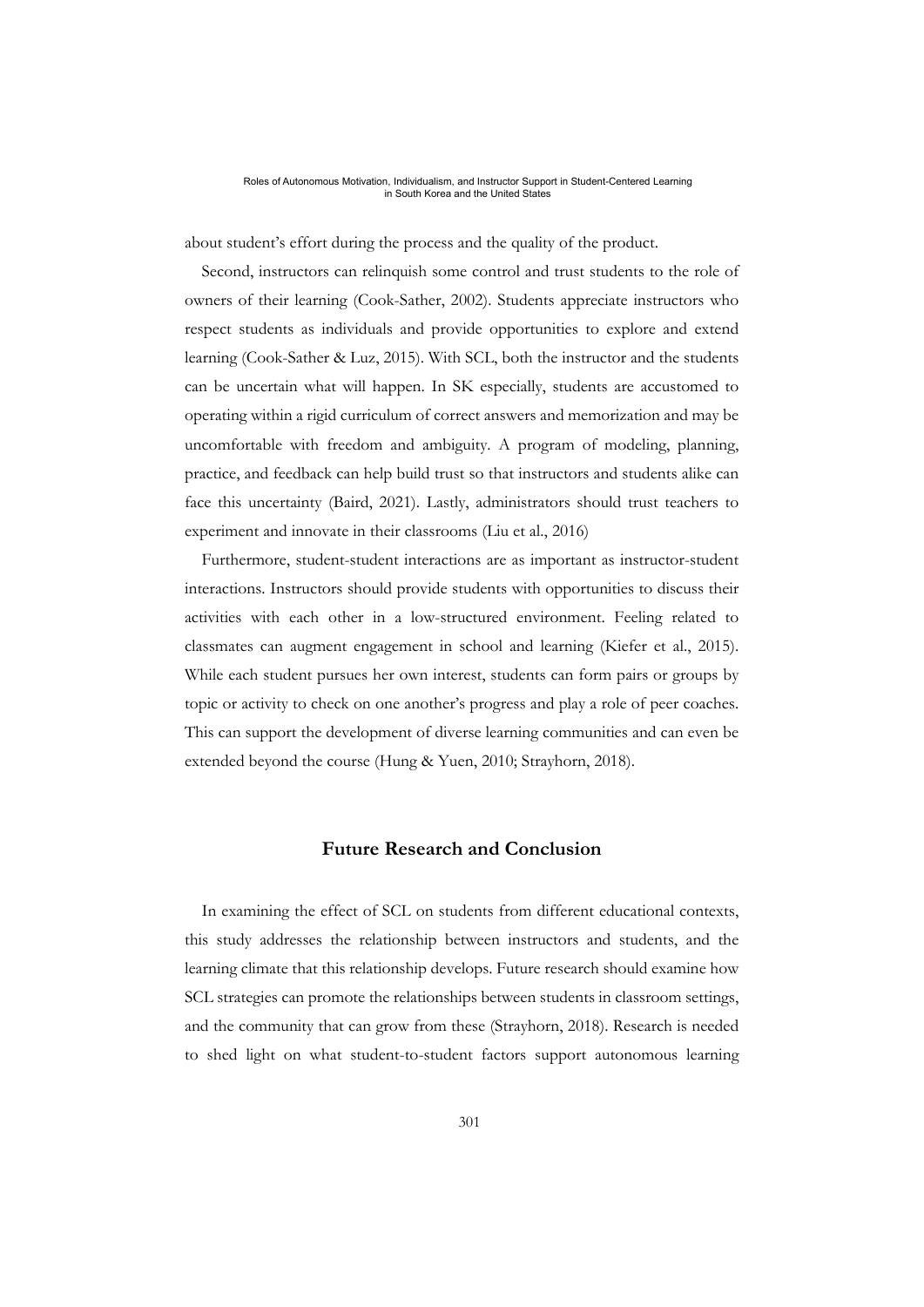communities, particularly with students from diverse cultures.

We found that gender and age were important factors for student engagement in SCL in the SK course. The cause of these associations, however, remains unknown and should be investigated. Additionally, internal factors such as students' overall academic achievement and self-regulated learning strategies as well as external factors such as social economic status and home learning environment, and parental involvement may further inform engagement with SCL in cross cultural settings.

SCL is increasingly practiced in all educational settings across cultures – and supporting students' autonomous motivation is key to success in SCL. Pink Time can offer a robust opportunity for students to practice self-authorship and provide instructors with new strategies to promote course engagement. Specifically, instructors can leverage students' activities to highlight connections between their interests, skills, and identities and the content of the course. This study contributes to the scholarly discussion surrounding SCL design and practice with an evidencebased autonomy supportive strategy for diverse cultural contexts.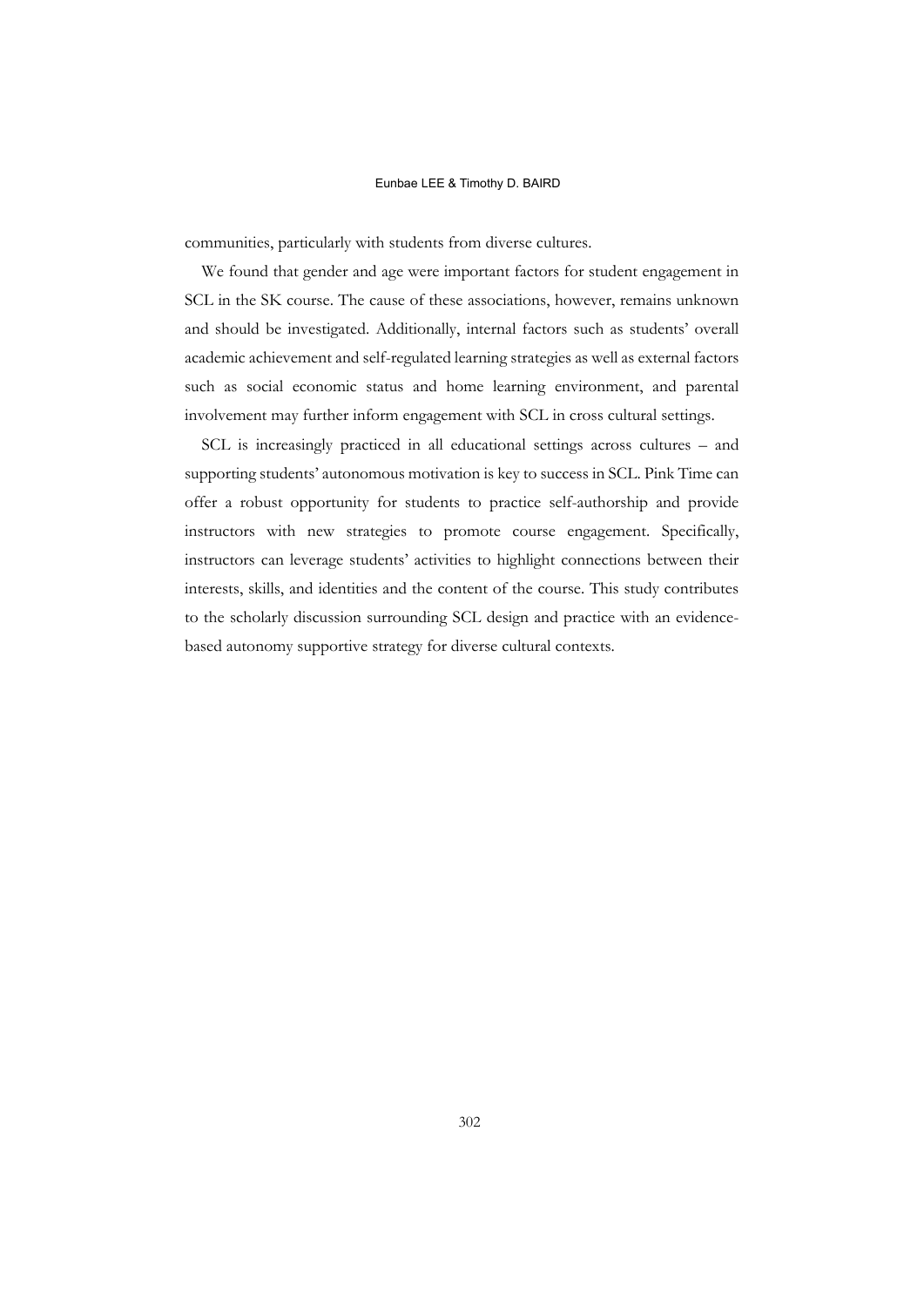## **References**

- Baeten, M., Dochy, F., & Struyven, K. (2013). The effects of different learning environments on students' motivation for learning and their achievement. *British Journal of Educational Psychology, 83*(3), 484-501.
- Baird, T. D. (2021). Applying the Own it, Learn it, Share it framework to the flexible Pink Time assignment to scaffold student autonomy online and in person. *Educational Technolgy Research and Development*, *69*(1), 105-108.
- Baird, T. D., Kniola, D. J., Hartter, J., Carlson, K. A., Rogers, S., Russell, D., & Tise, J. C. (2020). Adapting pink time to promote self-regulated learning across course and student types. *International Journal of Teaching and Learning in Higher Education*.
- Baird, T. D., Kniola, D. J., Lewis, A. L., & Fowler, S. B. (2015). Pink time: Evidence of self-regulated learning and academic motivation among undergraduate students. *Journal of Geography, 114*, 146-157. doi:10.1080/00221341.2014.977334
- Betitis, N. C., & Burke, J. D. (1978). Alternatives to the lecture-discussion method: student-centered approaches to teaching college geography. *Journal of Geography 77.* 35-37.
- Black, A. E., & Deci, E. L. (2000). The effects of instructors' autonomy support and students' autonomous motivation on learning organic chemistry: A selfdetermination theory perspective. *Science Education, 84*, 740-756.
- Boud, D. (Ed.). (1988). *Developing student autonomy in learning*. Routledge. Nichols Publishing Company: New York.
- Caruso, C. M. (2021). *The Effect of Active Learning on Academic Motivation Among Pre-Service Teachers* (Doctoral dissertation, Virginia Tech).
- Cavanagh, A. J., Aragón, O. R., Chen, X., Couch, B. A., Durham, M. F., Bobrownicki, A., Hanauer, D. I., & Graham, M. J. (2016). Student buy-in to active learning in a college science course. *CBE-Life Sciences Education, 15*, 76.
- Chae, S. E., & Lee, M. (2019). Student-centered learning and higher-order thinking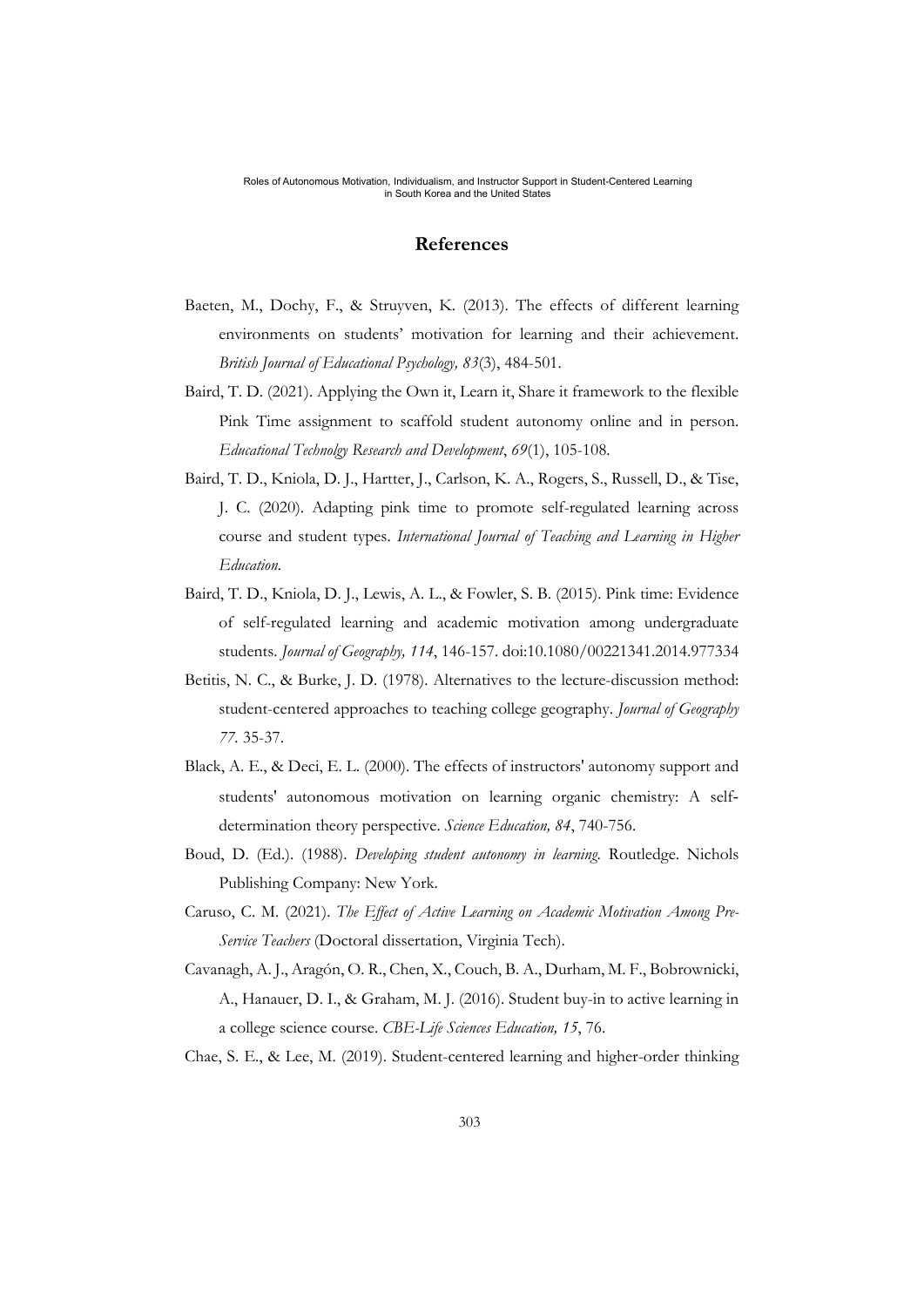skills in engineering students. *The International journal of engineering education, 35*, 617-622.

- Choi, E., Lindquist, R., & Song, Y. (2014). Effects of problem-based learning vs. traditional lecture on Korean nursing students' critical thinking, problemsolving, and self-directed learning. *Nurse Education Today*, *34*, 52-56.
- Cook-Sather, A. (2002). Authorizing students' perspectives: Toward trust, dialogue, and change in education. *Educational Researcher, 31***,** 3-14.
- Cook-Sather,, A., & Luz, A. (2015). Greater engagement in and responsibility for learning: what happens when students cross the threshold of student–faculty partnership. *Higher Education Research* & *Development, 34***,** 1097-1109.
- Darwish, A.-F. E., & Huber, G. L. (2003). Individualism vs collectivism in different cultures: a cross-cultural study. *Intercultural Education, 14,* 47-56.
- Deci, E. L., & Ryan, R. M. (2000). The "What" and "Why" of goal pursuits: Human needs and the self-determination of behavior. *Psychological Inquiry, 11*, 227-268. doi:10.1207/S15327965PLI1104\_01
- Deci, E. L., & Ryan, R. M. (2016). Optimizing students' motivation in the era of testing and pressure: A self-determination theory perspective. In W. C. Liu, J. C. K. Wang & R. M. Ryan. (Eds.), *Building autonomous learners* (pp. 9-29). Singapore: Springer.
- Dewey, J. (1916). *Democracy and education*. New York: Macmillan.
- Dewey, J. (1938). *Logic*: *The theory of inquiry*. New York: Holt and Co.
- Diekman, A. B., Steinberg, M., Brown, E. R., Belanger, A. L., & Clark, E. K. (2017). A goal congruity model of role entry, engagement, and exit: Understanding communal goal processes in STEM gender gaps. *Personality and Social Psychology Review, 21,* 142-175.
- Gotelli N.J., & Ellison, A.M. (2004). *Primer of ecological statistics*. Sunderland: Sinauer Associates: Sunderland, MA. USA.
- Hamamura, T. (2012). Are cultures becoming individualistic? A cross-temporal comparison of individualism–collectivism in the United States and Japan.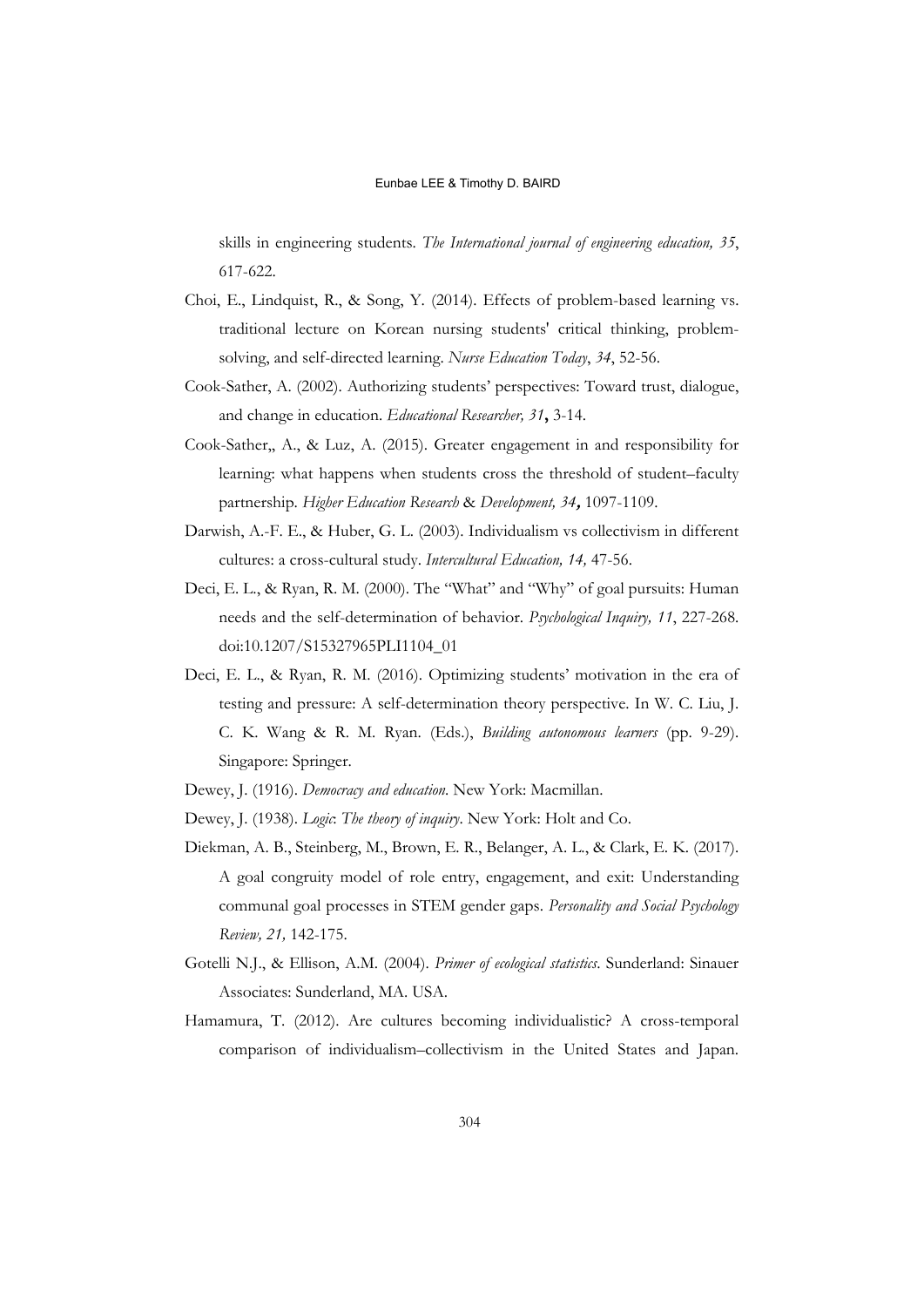*Personality and social psychology review, 16*(1), 3-24.

- Hamamura, T., & Xu, Y. (2015). Changes in Chinese culture as examined through changes in personal pronoun usage*. Journal of Cross-Cultural Psychology, 46*(7), 930- 941.
- Hannafin, M. J., Hill, J. R., Land, S. M., & Lee, E. (2014). Student-centered, open learning environments: Research, theory, and practice. In M. Spector, M. D. Merrill, J. van Merrienboer & M. P. Driscoll (Eds.), *Handbook of research on educational communications and technology* (pp. 641-651). New York: Springer.
- Hofstede, G. (1983). The cultural relativity of organizational practices and theories. *Journal of International Business Studies, 14*(2), 75-89.
- Hoidn, S. (2017). *Student-centered learning environments in higher education classrooms*. Palgrave Macmillan: New York.
- Huang, Y. S., & Asghar, A. (2016). Science education reform in confucian learning cultures: policymakers' perspectives on policy and practice in Taiwan. *Asia-Pacific Science Education, 2*(1), 3.
- Hung, H. T., & Yuen, S. C. Y. (2010). Educational use of social networking technology in higher education. *Teaching in Higher Education*, *15*, 703-714.
- International Society of Technology in Education (ISTE). (2016). ISTE Standards for Students. https://www.iste.org/standards/iste-standards-for-students
- Jenkins, D. G., & Quintana-Ascencio, P. F. (2020). A solution to minimum sample size for regressions. *PLOS ONE, 15*(2), 1-15.
- Jung, J., & Cho, E. (2019). A study on the conceptual model of effective instruction based on student perspectives at C university. *Korean Education Inquiry, 37*, 155- 177.
- Kiefer, S. M., Alley, K. M., & Ellerbrock, C. R. (2015). Teacher and peer support for young adolescents' motivation, engagement, and school belonging. *Research in Middle Level Education Online*, *38*(8), 1-18.
- Kim, C. (2012). The role of affective and motivational factors in designing personalized learning environments. *Educational Technology Research and*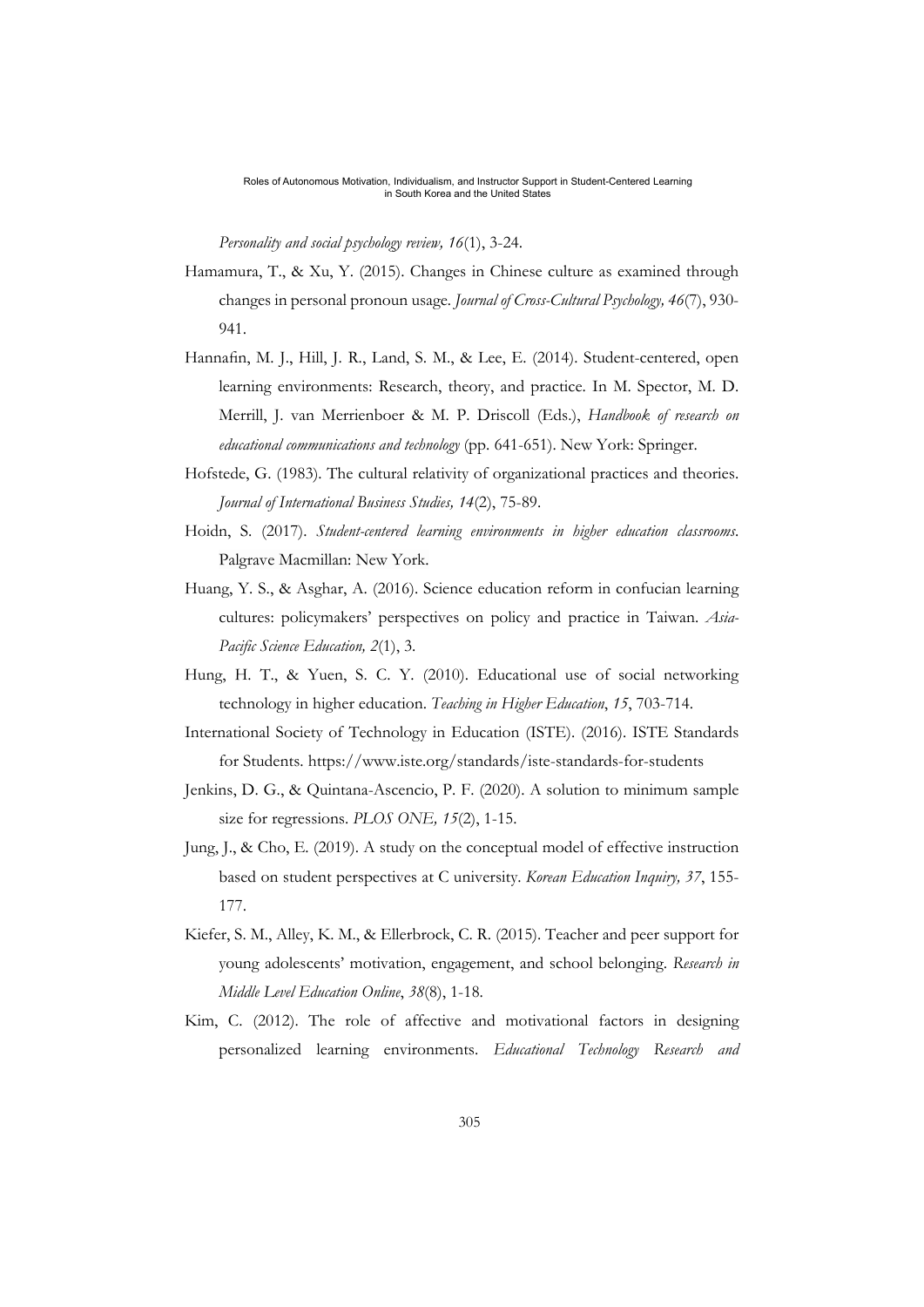*Development, 60*, 563-584.

- Kim, Y. (2018). Revisiting classroom practices in East Asian Countries: Examination of within-country variations and effects of classroom instruction. *Teachers College Record, 120*(7), 1-42.
- Kizilcec, R. F., & Cohen, G. L. (2017). Eight-minute self-regulation intervention raises educational attainment at scale in individualist but not collectivist cultures. *Proceedings of the National Academy of Sciences, 114,* 4348-4353.
- Kuhn, D. (2007). Is direct instruction an answer to the right question?. *Educational Psychologist*, *42*(2), 109-113.
- Lee, E., & Hannafin, M. J. (2016). A design framework for enhancing engagement in student-centered learning: Own it, learn it, and share it. *Educational Technology Research and Development*, *64*(4), 707-734. DOI:10.1007/s11423-015-9422-5
- Lee, K. B. (2009). Happiness and educational culture in Korea*. Studies on Korean Youth, 20*, 365-392.
- Lee, M. K. (2018). Flipped classroom as an alternative future class model?: Implications of South Korea's social experiment. *Educational Technology Research and Development, 66*, 837-857.
- Osland, J. S., & Bird, A. (2000). Beyond sophisticated stereotyping: Cultural sensemaking in context. *Academy of Management Perspectives, 14,* 65-77.
- Oyserman, D., Coon, H. M., & Kemmelmeier, M. (2002). Rethinking individualism and collectivism: evaluation of theoretical assumptions and meta-analyses. *Psychological Bulletin*, *128*(1), 3.
- Park, C. (2010). Engaging students in the learning process: The learning journal. *Journal of Geography in Higher Education*, *27*(2), 183-199. https://doi.org/10.1080/03098260305675
- Pink, D. H. (2009). *Drive: The surprising truth about what motivates us.* New York, USA: Penguin.
- Ratelle, C. F., Guay, F., Vallerand, R. J., Larose, S., & Senécal, C. (2007). Autonomous, controlled, and amotivated types of academic motivation: A person-oriented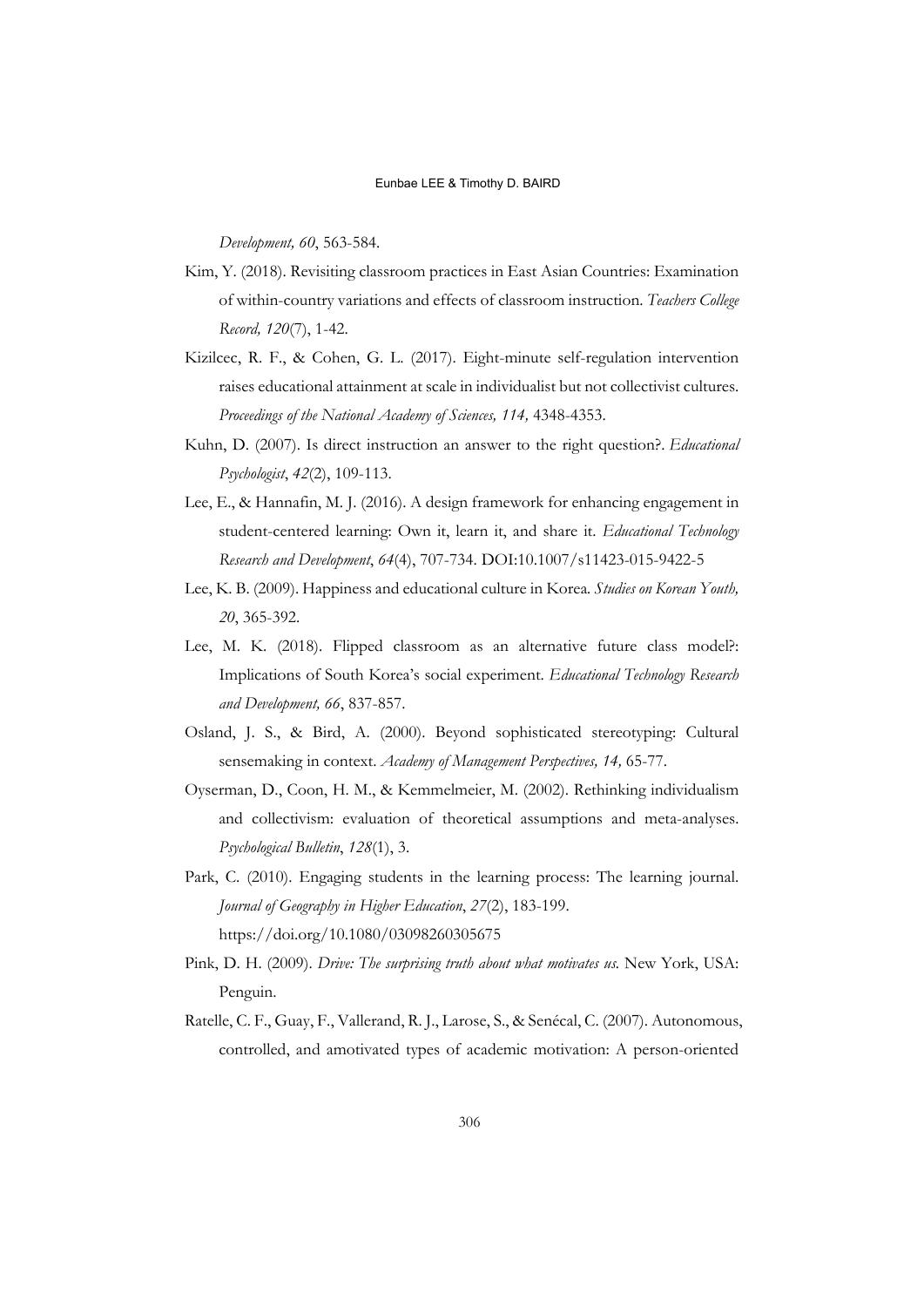analysis. *Journal of Educational Psychology, 99,* 734.

- Ruzek, E. A., Hafen, C. A., Allen, J. P., Gregory, A., Mikami, A. Y., & Pianta, R. C. (2016). How teacher emotional support motivates students: The mediating roles of perceived peer relatedness, autonomy support, and competence. *Learning and instruction*, *42*, 95-103.
- Seth, M. J. (2002). *Education fever: Society, politics, and the pursuit of schooling in SK*. University of Hawaii Press.
- Sharma, P. (2010). Measuring personal cultural orientations: Scale development and validation. *Journal of the Academy of Marketing Science, 38,* 787-806.
- Sierens, E., Vansteenkiste, M., Goossens, L., Soenens, B., & Dochy, F. (2009). The synergistic relationship of perceived autonomy support and structure in the prediction of self-regulated learning. *The British Journal of Educational Psychology, 79*, 57-68.
- Statistics Korea, (2019). Private Education Expenditures Survey of Elementary, Middle and High School Students in 2018. (Released 2019.3.12). http://kostat.go.kr/portal/eng/pressReleases/1/index.board?bmode=read&a Seq=374184
- Strayhorn, T. L. (2018). *College students' sense of belonging: A key to educational success for all students*. Chicago: Routledge.
- Su, Y. L., & Reeve, J. (2011). A meta-analysis of the effectiveness of intervention programs designed to support autonomy. *Educational Psychology Review, 23,* 159- 188.
- Triandis, H. C., Bontempo, R., Villareal, M. J., Asai, M., & Lucca, N. (1988). Individualism and collectivism: Cross- cultural perspectives on self-ingroup relationships. *Journal of personality and Social Psychology, 54*(2), 323-338.
- Vallerand, R. J., Fortier, M. S., & Guay, F. (1997). Self-determination and persistence in a real-life setting: toward a motivational model of high school dropout. *Journal of Personality and Social psychology, 72,* 1161.
- van Loon, A. M., Ros, A., & Martens, R. (2012). Motivated learning with digital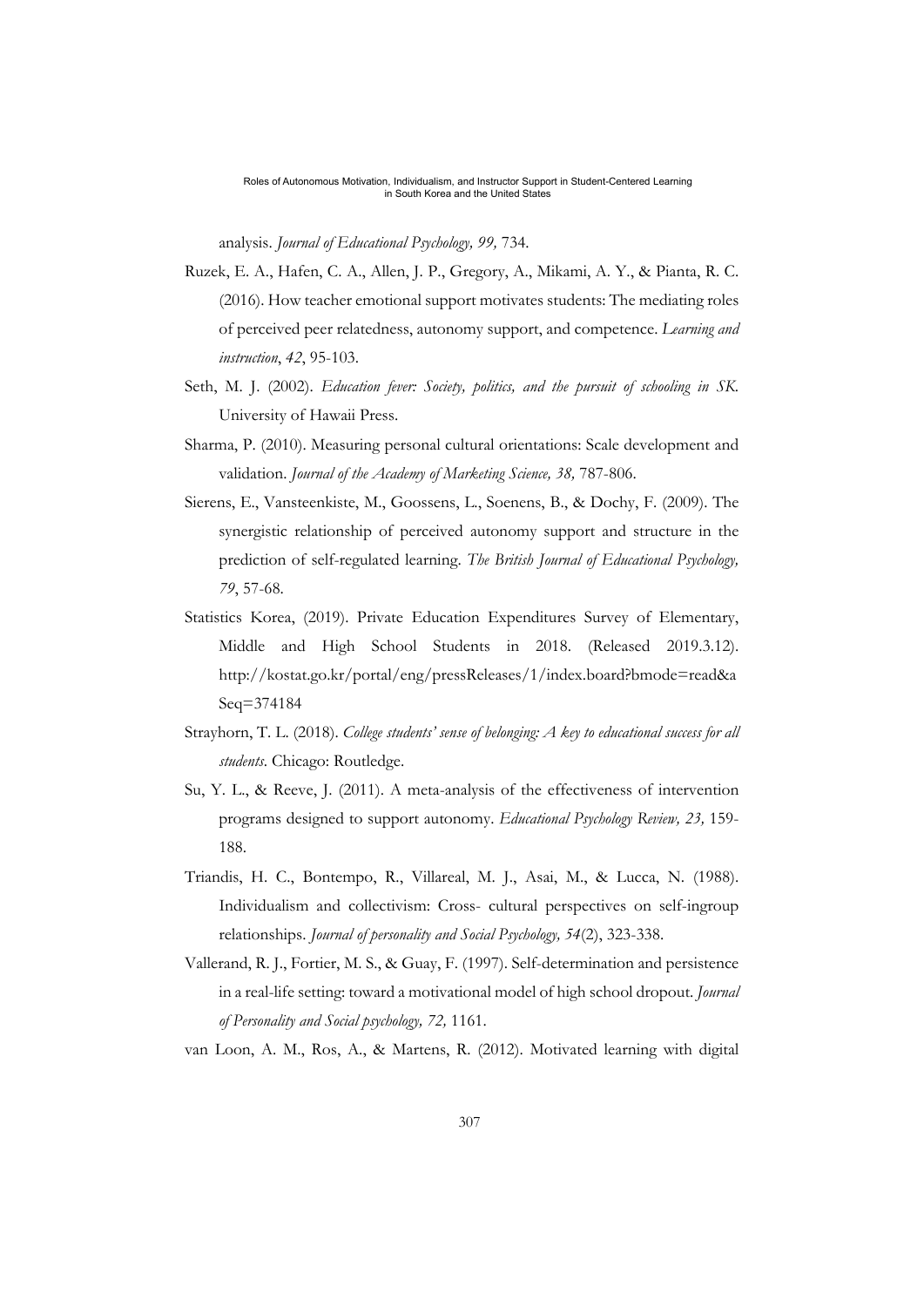learning tasks: What about autonomy and structure? *Educational Technology Research* & *Development, 60*, 101-1032.

- Virtanen, P., & Nevgi, A. (2010). Disciplinary and gender differences among higher education students in self‐regulated learning strategies. *Educational psychology, 30,* 323-347.
- Vollhardt, L. T. (1990). Rigidity: A comparison by age and gender. *Social Behavior and Personality: an international journal, 18*, 17-26.
- Vygotsky, L. S. (1980). *Mind in society: The development of higher psychological processes*. Boston: Harvard university press.